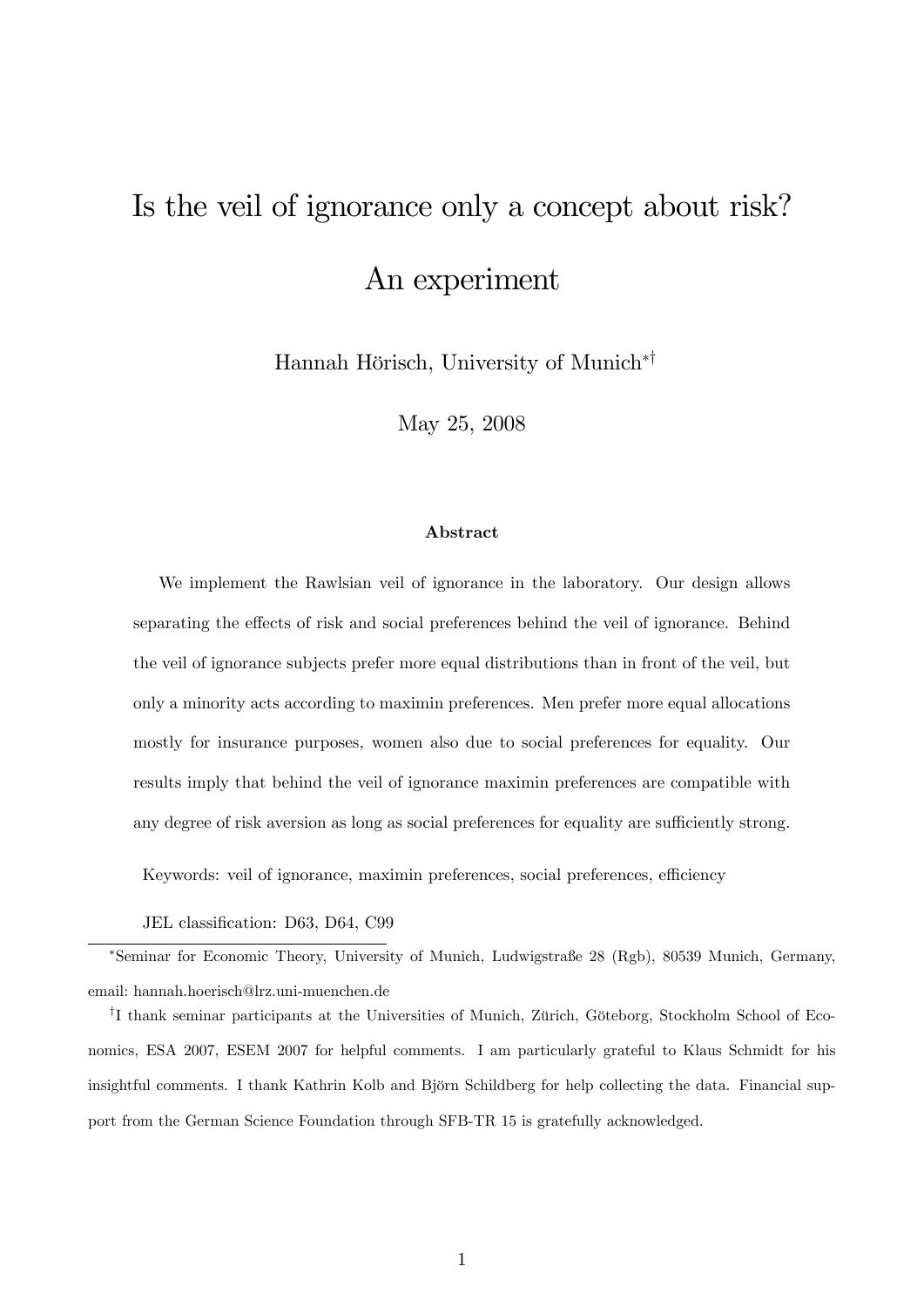## 1 Introduction

Our experiment explores the relationship between social preferences and Rawls' difference principle that economists have formalized by maximin preferences. In his book "A Theory of Justice" (1971) the philosopher John Rawls coined the term "veil of ignorance" for the following thought experiment: Behind the veil of ignorance, nobody knows which future position in society he (as well as other individuals) will be assigned when deciding how to distribute resources across different positions. According to Rawls society would agree behind the veil of ignorance that the difference principle should constitute the basis of the social contract. The difference principle states that society should maximize the utility of the individual that is worst off. Utilitarians have asserted that being in favor of the difference principle is only strictly optimal for infinitely risk averse individuals and thus, have dismissed the difference principle and maximin preferences as unrealistic. However, the Utilitariansíargument assumes that everybody is only interested in his own material payoff. In contrast, theories on social preferences assume that people are self-interested to some degree, but also care about (the payoffs of) others.<sup>1</sup> In this paper, we argue that if people have social preferences, they could be in favor of an egalitarian distribution even if they are risk neutral.

Our experiment implements the veil of ignorance in the laboratory and tests whether decisions behind the veil of ignorance are only driven by risk attitudes or also by social preferences. Assume decisions behind the veil of ignorance reflect (impartial) social preferences for equality in addition to risk aversion. Then the difference principle is consistent with any degree of risk aversion as long as social preferences for equality are sufficiently strong to make individuals opt for a completely equal distribution.

Implementing the veil of ignorance we measure social preferences that are free of self-interest ("impartial social preferences"). Impartial social preferences are an individual's preferences over

<sup>&</sup>lt;sup>1</sup>Focusing on the distribution of payoffs the notion of social preferences we use is most closely related to Fehr and Schmidt's (1999) and Bolton and Ockenfeld's (2000) models of inequity aversion. For a recent survey of the literature on social preferences see Fehr and Schmidt (2006).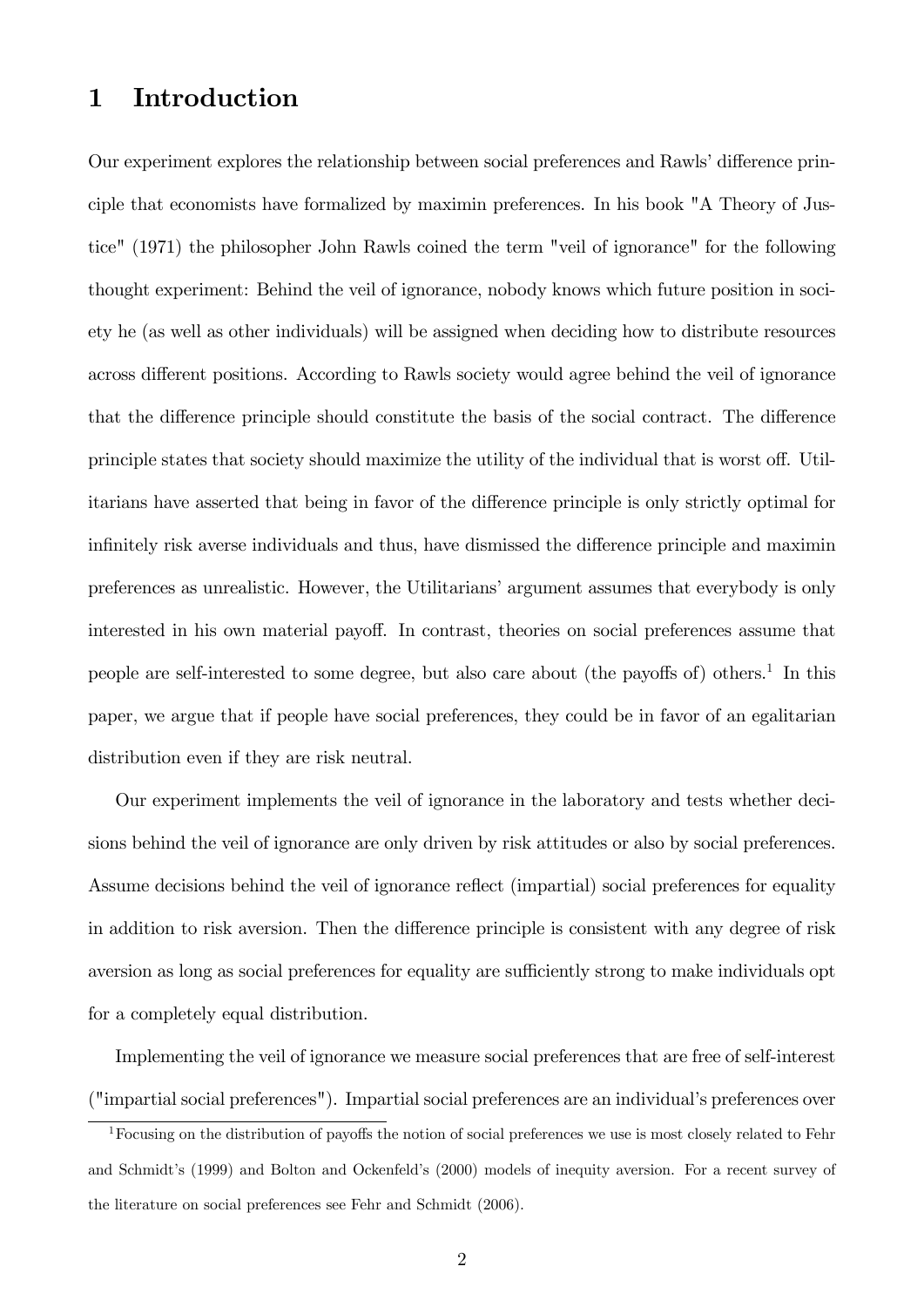distributions of payoffs to himself and his reference group when favoring oneself over the others is not possible. Information on people's impartial social preferences can be useful for policy design, e.g. the design of tax, social security or public health insurance systems.

We use a three treatment design: the *dictator game treatment* is a dictator game with a 50 % efficiency loss for units that are transferred from the dictator to the receiver. A dictator game is a two player game in which the first player, the dictator, proposes a split of a given pie. The second player, the receiver, is passive. Both players are paid according to the dictator's proposal.<sup>2</sup> The efficiency loss causes a trade off between equality and (Kaldor-Hicks) efficiency. The veil of ignorance treatment is characterized by the same efficiency loss, but adds role uncertainty to implement the veil of ignorance: each participant decides how many units the dictator will give away to the receiver before he is assigned the role of dictator or receiver with equal probability. Finally, each participant will be paid according to his own choice how many units the dictator will transfer to the receiver in the role he has been assigned, i.e. will earn either the dictator's or the receiver's payoff with equal probability. Role uncertainty also introduces risk. The *risk treatment* serves as a control treatment to isolate a subject's risk preferences. It has the same efficiency loss and role uncertainty as the veil of ignorance treatment, but is a one person game. Each participant decides how to allocate the pie across the states of being dictator or being receiver and is randomly assigned the position of dictator or receiver afterwards. However, the position not assigned to the decision maker is not Ölled in by a second person. The efficiency loss enables us to tell apart subjects with different degrees of risk aversion. In terms of risk, the decision situation in the risk and the veil of ignorance treatment is identical. Impartial social preferences can only be an additional motive in the two person veil of ignorance treatment.

The crucial comparison is between the risk and the veil of ignorance treatment. If decisions in these two treatments don't differ significantly only risk aversion determines behavior behind the veil of ignorance. Hence, the Utilitarians' claim that the difference principle can only

 ${}^{2}$ In this variant, the dictator game was first introduced by Forsythe et al. (1994).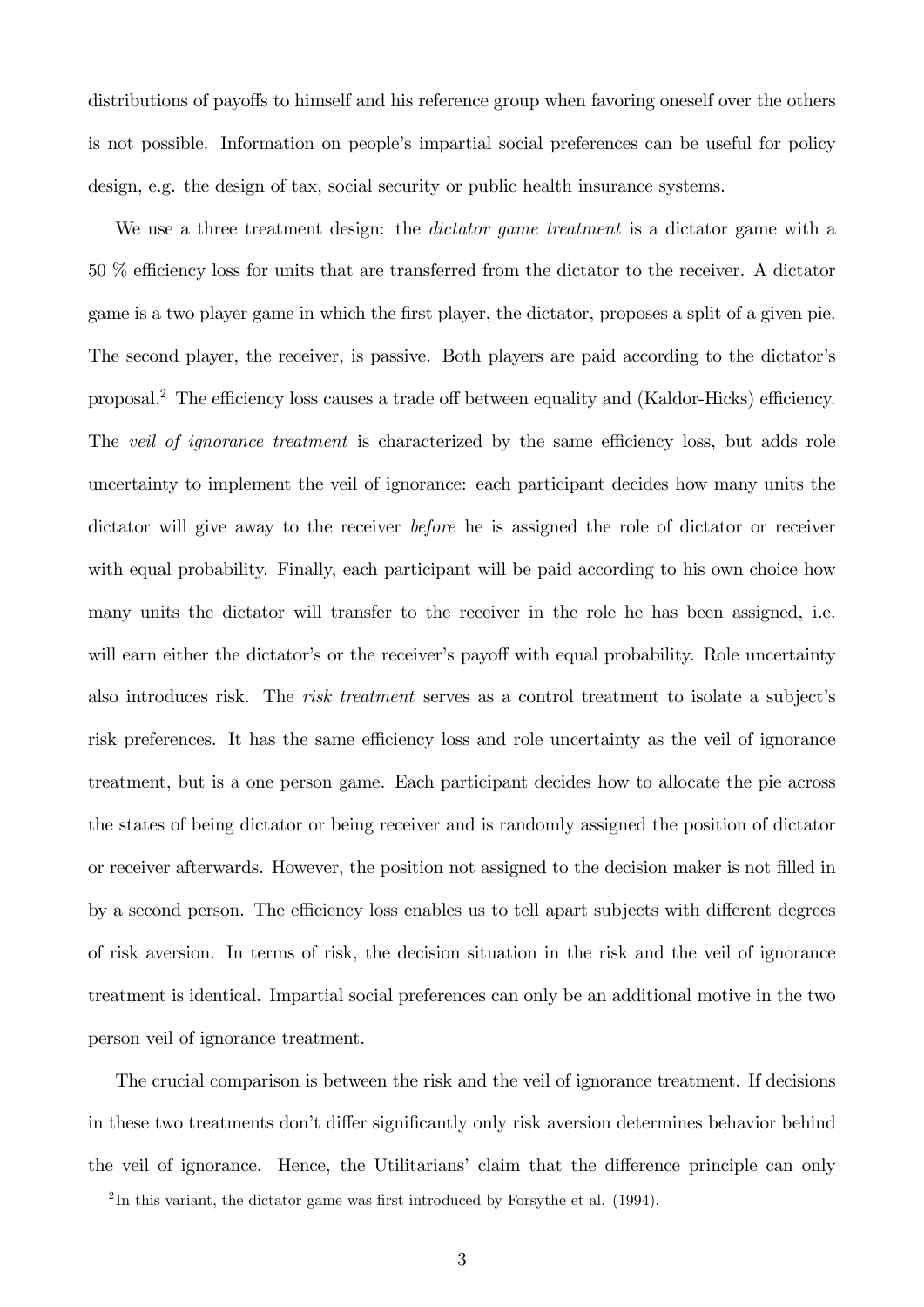be derived from infinite risk aversion is correct. If, in contrast, differences between the two treatments are significant and impartial social preferences in the veil of ignorance treatment reflect equality concerns, then the difference principle is compatible with any degree of risk aversion if impartial social preferences for equality are sufficiently strong.

We find that subjects transfer significantly more in the veil of ignorance than in the dictator game treatment. Still, in the veil of ignorance treatment only a minority of subjects opts for the difference principle. In all three treatments we observe striking gender differences: women are more risk averse and have a stronger concern for equality than men. For men behavior does not differ significantly in the risk and the veil of ignorance treatment, i.e. for the vast majority of male subjects the veil of ignorance introduces only risk. In contrast, for women impartial social preferences for equality are a second significant motivation besides risk in the veil of ignorance treatment. Our results for women imply that the difference principle can also be derived from impartial social preferences for equality and thus does not necessarily imply infinite risk aversion.

Some other economic experiments implement the veil of ignorance. Johannesson and Gerdtham (1995), Beckman et al. (2002), Johansson-Stenman, Carlsson and Daruvala (2002), and Carlsson, Gupta and Johansson-Stenman (2003) basically let subjects who do not yet know the place they (or their imaginary grandchildren) will occupy in a given society choose between societies that differ with respect to mean and distribution of income. To interpret the observed behavior in terms of impartial social preferences, all mentioned experiments have to assume that subjects are risk neutral. Otherwise, the observed behavior can only be interpreted as the result of either risk aversion or impartial social preferences. The new contribution of our experiment is that we are able to separate the effects of risk aversion and impartial social preferences in a veil of ignorance setting.<sup>3</sup>

<sup>&</sup>lt;sup>3</sup>The veil of ignorance has also been the subject of experimental inquiries in other disciplines such as political sciences and psychology (Brickman, 1977; Curtis, 1979; Frohlich, Oppenheimer and Eavey, 1987; Bond and Park, 1991; Mitchell et al., 1993).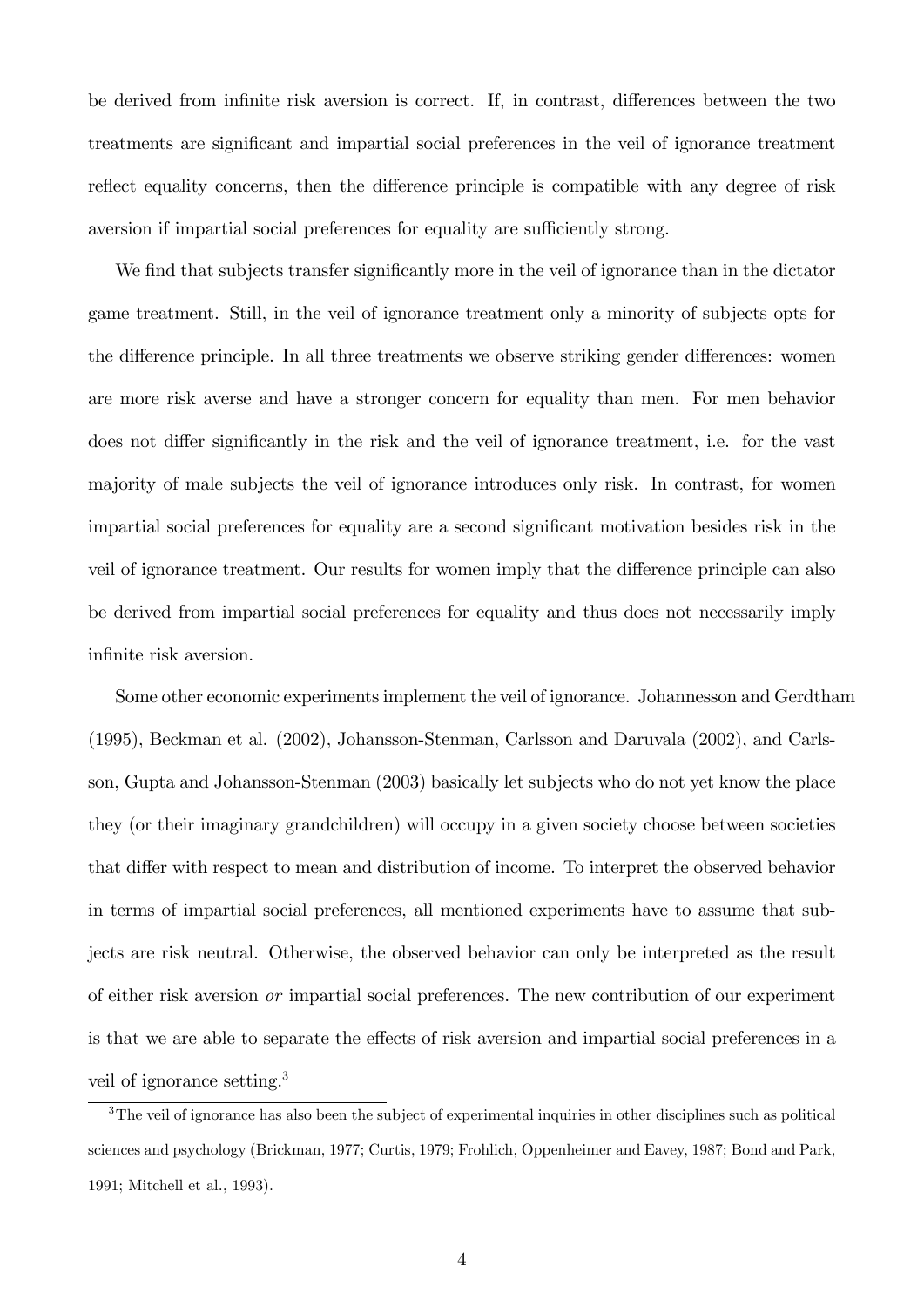Only few experiments in economics have elicited impartial social preferences without referring to the veil of ignorance. In Engelmann and Strobel (2004) one of the decision maker's tasks is to choose among three different allocations of payoffs across himself and two further subjects that represent an efficiency-equality trade off. Since the decision maker's payoff is constant across all three allocations, the experimental design controls for self-interest and the decision maker's choice has no monetary consequences for himself. In contrast, one crucial aspect of the veil of ignorance is that both the decision maker and his reference group are affected by choices made behind the veil of ignorance.

The remainder of the paper is organized as follows. Section 2 gives the details of the experimental design and implementation. Section 3 presents the hypotheses and links them to the experimental design. Results are provided in section 4 that also elaborates on the striking gender differences. In the last section, we conclude. The appendix contains the instructions.

# 2 Experimental Design and Procedure

We use a three treatment design. The *dictator game treatment* is a standard dictator game with one additional feature, an efficiency loss of  $50\%$  for units transferred from the dictator to the receiver. The efficiency loss introduces a trade-off between equality and efficiency and can be interpreted as a deadweight loss that arises as the cost of redistribution. A 50  $\%$  efficiency loss is easy to calculate for experimental subjects and makes our results comparable to those of Andreoni and Miller (2002) and Andreoni and Vesterlund (2001). Since the dictator can only transfer integer units and the initial pie size is 12 units, the following allocations are possible:

| dictator $\parallel$ 12 $\parallel$ |     |                                                   |  |  |                |     |       |  |
|-------------------------------------|-----|---------------------------------------------------|--|--|----------------|-----|-------|--|
| receiver                            | 0.5 | $1 \mid 1.5 \mid 2 \mid 2.5 \mid 3 \mid 3.5 \mid$ |  |  | $\overline{4}$ | 4.5 | 5 5.5 |  |

Table 1: Possible allocations

There are two focal points: the allocation  $(12,0)$  is the most efficient one (and, at the same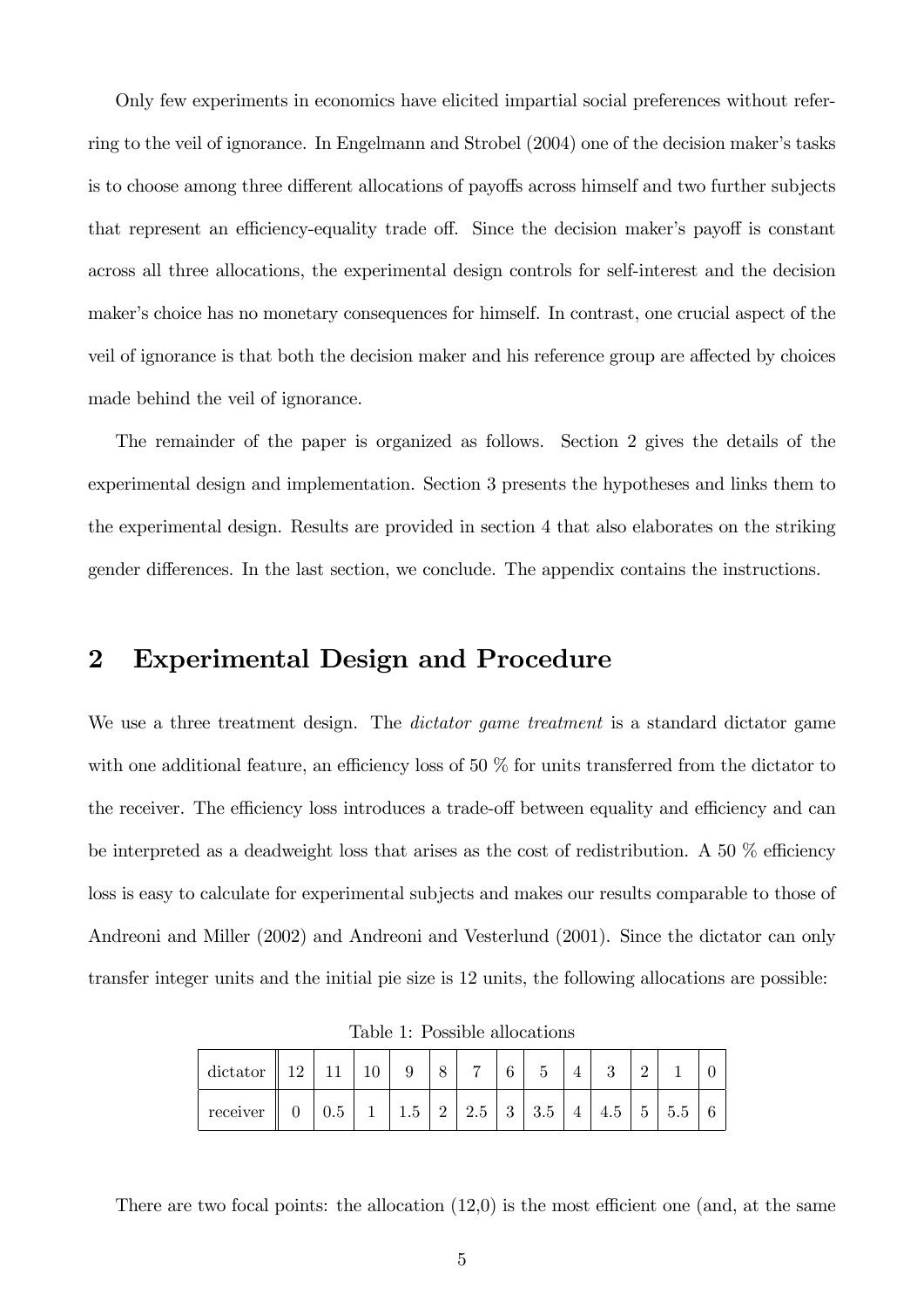time, the one a selfish dictator would choose). An individual with a very strong concern for equality would choose allocation (4,4). The dictator game treatment ensures comparability with related studies and measures social preferences.

The *veil of ignorance treatment* implements the veil of ignorance by introducing role uncertainty. It is a dictator game with a 50  $\%$  efficiency loss and additional role uncertainty: first every subject decides how many units the dictator will transfer. After this transfer decision roles (dictator and receiver) are randomly assigned and pairs consisting of one dictator and one receiver matched. Finally, a subject who has been assigned the receiver (dictator) role will be paid the receiver's (dictator's) payoff according to his *own* decision how many units the dictator will transfer to the receiver. For example, imagine a subject who has decided that the dictator will transfer 4 units. If this subject gets assigned the receiver role he will receive a payoff of  $\frac{1}{2} \times 4 = 2$ , his matched dictator will receive  $12 - 4 = 8$  units. If this subjects gets assigned the dictator role he will receive a payoff of 8 units, his matched receiver will get 2 units. It is possible to implement *every* subject's allocation decision because each subject also serves as a dummy player in another subject's decision.

Implementing the veil of ignorance as described above induces risk and potentially impartial social preferences. Social preferences and impartial social preferences are not identical: in contrast to social preferences impartial social preferences are free of egoism and self-serving bias. To test whether the veil of ignorance is only a concept about risk we have to be able to isolate potential impartial social preferences from risk considerations that jointly determine subjects' decisions behind the veil of ignorance.

The risk treatment serves exactly this purpose. It differs from the veil of ignorance treatment in just one respect. It is a one person game: Örst, each subject decides how to allocate the pie across the states of being dictator or being receiver. After that decision each subject is randomly assigned the role of dictator or receiver with equal probability. There is no second subject who fills in the role not assigned to the decision-maker. For example, imagine a subject that has decided that the dictator will transfer 4 units. If this subject gets assigned the receiver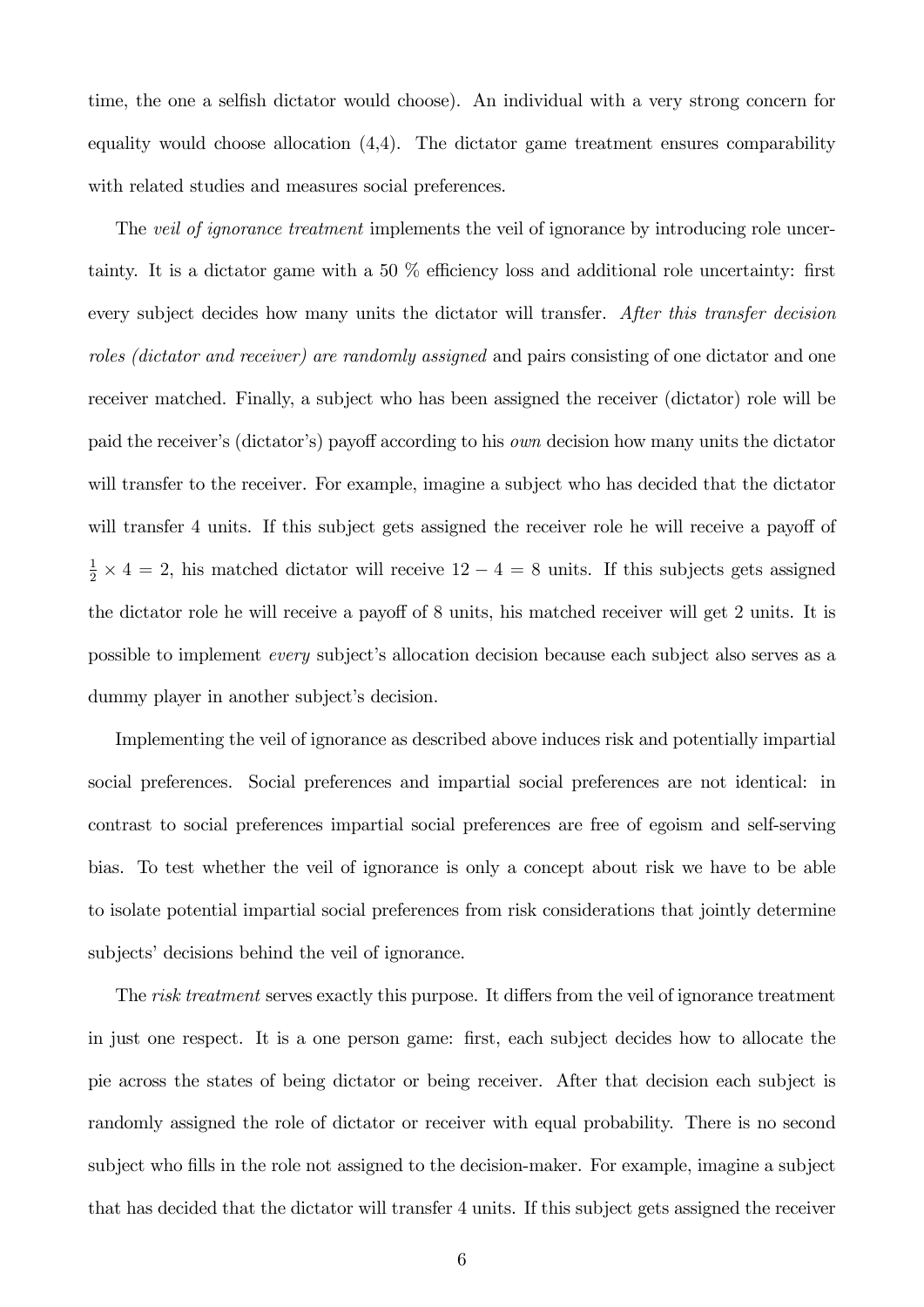role he will receive a payoff of  $\frac{1}{2} \times 4 = 2$ ,  $12 - 4 = 8$  units will not be paid out. If this subjects gets assigned the dictator role he will receive a payoff of 8 units, 4 units will not be paid out. Since there is no second subject who is affected by the decision maker's choice, the decisions in the risk treatment simply reflect the individual degree of risk aversion and cannot be influenced by social preferences.

Table 2 summarizes the three treatments.

| treatment         |                 | characteristics        | what is measured? |                                        |
|-------------------|-----------------|------------------------|-------------------|----------------------------------------|
|                   | efficiency loss | role uncertainty       | players           |                                        |
| dictator game     | yes             | $\mathbf{n}\mathbf{o}$ | $\overline{2}$    | social preferences                     |
| veil of ignorance | yes             | yes                    | 2                 | impartial social preferences with risk |
| risk              | yes             | yes                    |                   | risk attitude                          |

Table 2: The three treatment design

The efficiency loss is an essential feature of our experimental design: First, in the risk treatment the efficiency loss introduces a cost of insurance which allows telling apart subjects with different degrees of risk aversion. Second, to test whether the difference principle can also be derived from impartial social preferences for equal outcomes we have to be able to observe whether less than infinitely risk-averse subjects (i.e. subjects who transfer  $x < 8$  in the risk treatment) transfer  $x = 8$  in the veil of ignorance treatment. Since the only difference between the two treatments is the existence of the second person, a higher transfer in the veil of ignorance treatment is caused by a concern for equality. With a  $50\%$  efficiency loss, only few subjects will opt for full, but very costly insurance in the risk treatment. All but these very strongly risk averse subjects can still move towards a more equal allocation in the veil of ignorance treatment. If there was no efficiency loss, all risk averse subjects would choose the (6,6) allocation in the risk and the veil of ignorance treatment irrespective of whether they are purely selfish or have impartial social preferences for equality. Only for some risk neutral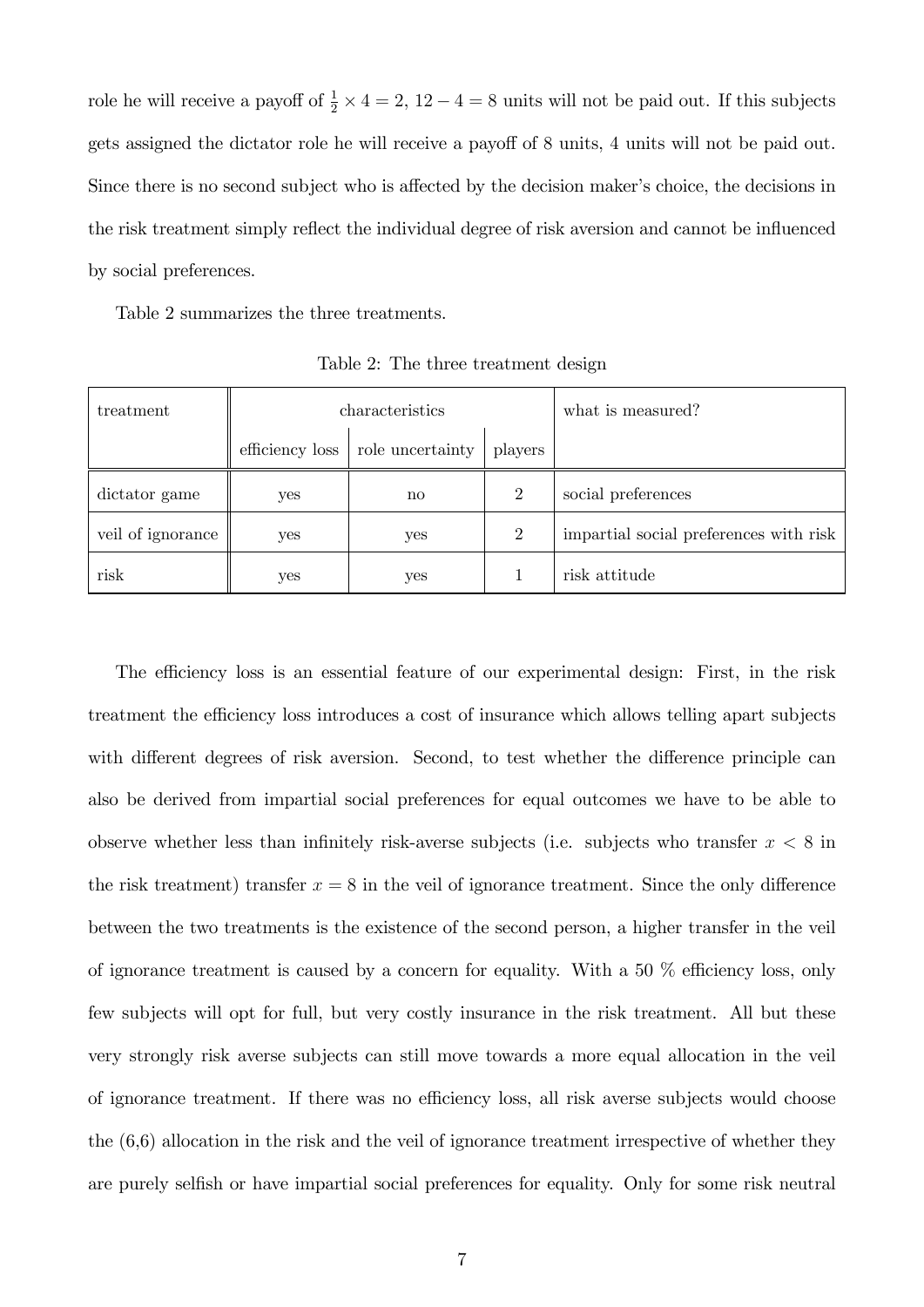subjects (those who would transfer  $x < 6$  in the risk treatment) we could learn whether they have impartial social preferences for equality behind the veil of ignorance.<sup>4</sup>

Each subject participated in two of the three treatments: in the risk treatment and in one of the two two-player treatments, either the dictator game or the veil of ignorance treatment. At each time of the experiment half of the subjects played the risk treatment. These subjects were the passive subjects in the decisions of the other half of subjects who played a twoplayer treatment in the same room at the same time. The decision makers in the two-player treatments knew that the passive subjects could not influence their payoffs. This matching across treatments has two advantages: first, in every treatment every subject's decision is in fact implemented (and every subject knows this). We avoid introducing an additional source of risk in the veil of ignorance compared to the risk treatment, namely whether oneís own decision or the decision of one's matched subject will be implemented. Second, we maximize the number of observations because we avoid paying passive players. Each subject had three sources of payoff at the end of the session: the payoff from his own risk decision, a payoff from his own decision in one of the two-player treatments (which also affected another person  $B$ ) and a payoff from a randomly assigned subject's (a different person  $C$ ) decision in one of the two-player treatments. Subjects were informed about the last source of payoff that they could not influence anyway only at the end of the experiment.

In total we conducted nine sessions. In five sessions, a total of 96 subjects played both the risk and the veil of ignorance treatment, half of them the risk and the other half the veil of ignorance treatment Örst. In the remaining four sessions with 72 subjects, half of the subjects first played the risk and then the veil of ignorance treatment, while the other half of subjects

 $4$ Our design cannot distinguish between risk neutral and risk loving subjects. Both will choose  $(12,0)$  in the risk treatment. This might be a flaw as, ceteris paribus, a more risk loving subject will let the dictator transfer less in the veil of ignorance treatment, which we will interpret as a preference for efficiency. We could have run a second version of the risk treatment with an efficiency gain instead of loss to measure risk loving. We decided against this further treatment because we do not expect many subjects to be risk loving.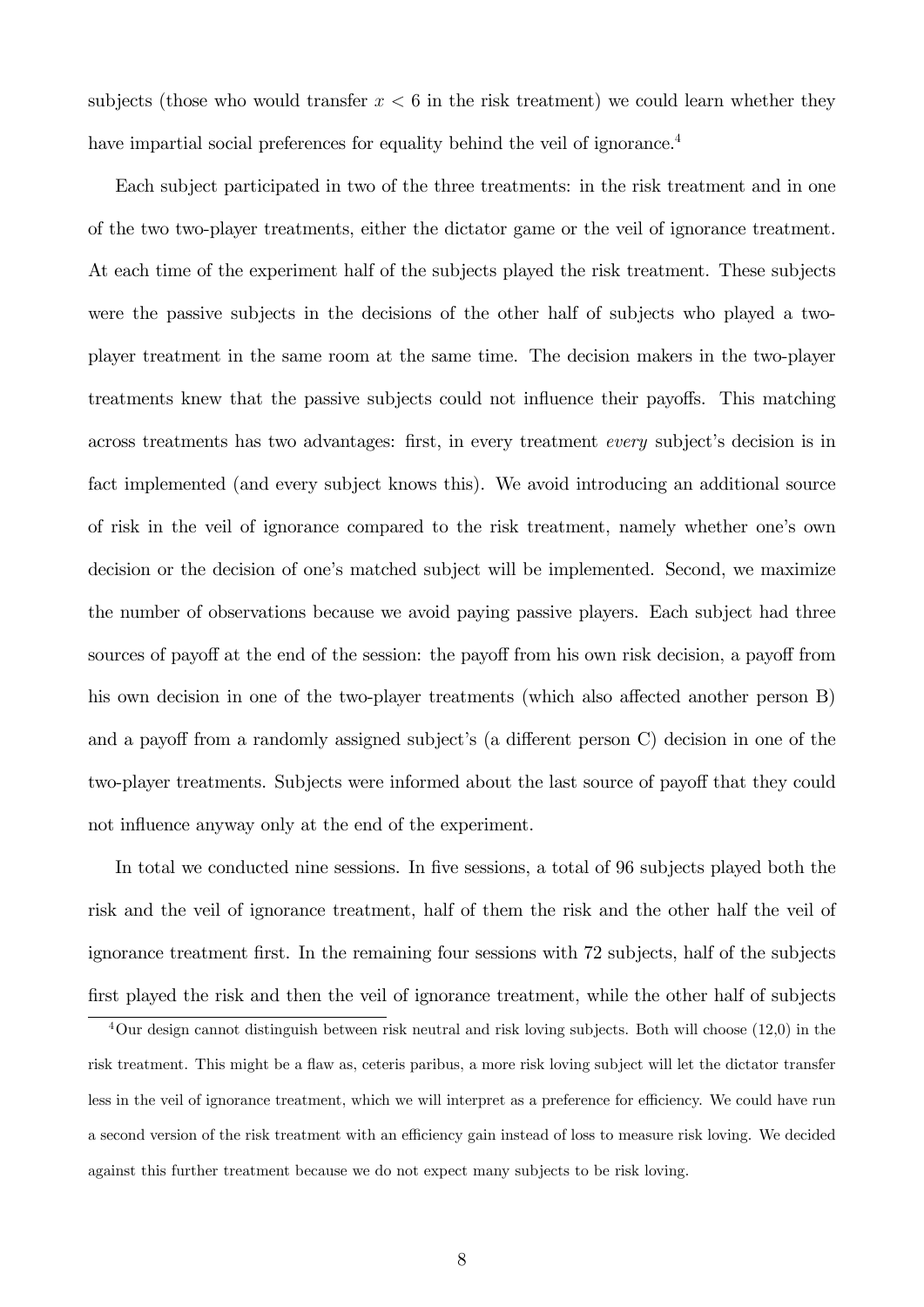first played the dictator game and then the risk treatment. Since the comparison of behavior in the risk and the veil of ignorance treatment is our focus of interest we collected fewer data on the dictator game in just one possible order.

Table 3 shows that there are no order effects. We can pool all veil of ignorance (2 orders) and risk treatment (3 orders) data respectively for the whole sample as well as for men and women separately.

|       | veil of ignorance treatment | risk treatment           |
|-------|-----------------------------|--------------------------|
|       |                             |                          |
|       | $(Mann-Whitney test*)$      | $(Kruskal-Wallis test*)$ |
| all   | $p=0.627$ (131 obs.)        | $p=0.464$ (167 obs.)     |
| men   | $p=0.810$ (91 obs.)         | $p=0.729$ (108 obs.)     |
| women | $p=0.505$ (40 obs.)         | $p=0.816$ (59 obs.)      |

Table 3: No order effects

\*: The reported p-values refer to two-tailed tests and are adjusted for ties.

Looking only at the data collected in first treatments we find that means and test results in tables 4, 5 and 7 are qualitatively the same, e.g. the largest deviation in means is only 0.27.

In each session subjects were welcomed and randomly assigned a cubicle in the laboratory where they took their decisions in complete anonymity from the other subjects. The allocation to a cubicle also determined the individual treatment order. Subjects received the instructions for their first treatment and answered several computerized control questions that tested their understanding of the decision situation. Only after providing and explaining the right answers on the computer screen, we proceeded to the decision stage of the first treatment. When all subjects had made their first decision, we announced that there would be a second and at the same time last experiment. The second treatment followed with the same procedures. To avoid income effects we did not give subjects any feedback on the result of the first treatment before they were paid at the end of the whole session. We finished each experimental session by asking subjects to answer a questionnaire on their demographic characteristics, the strategies they had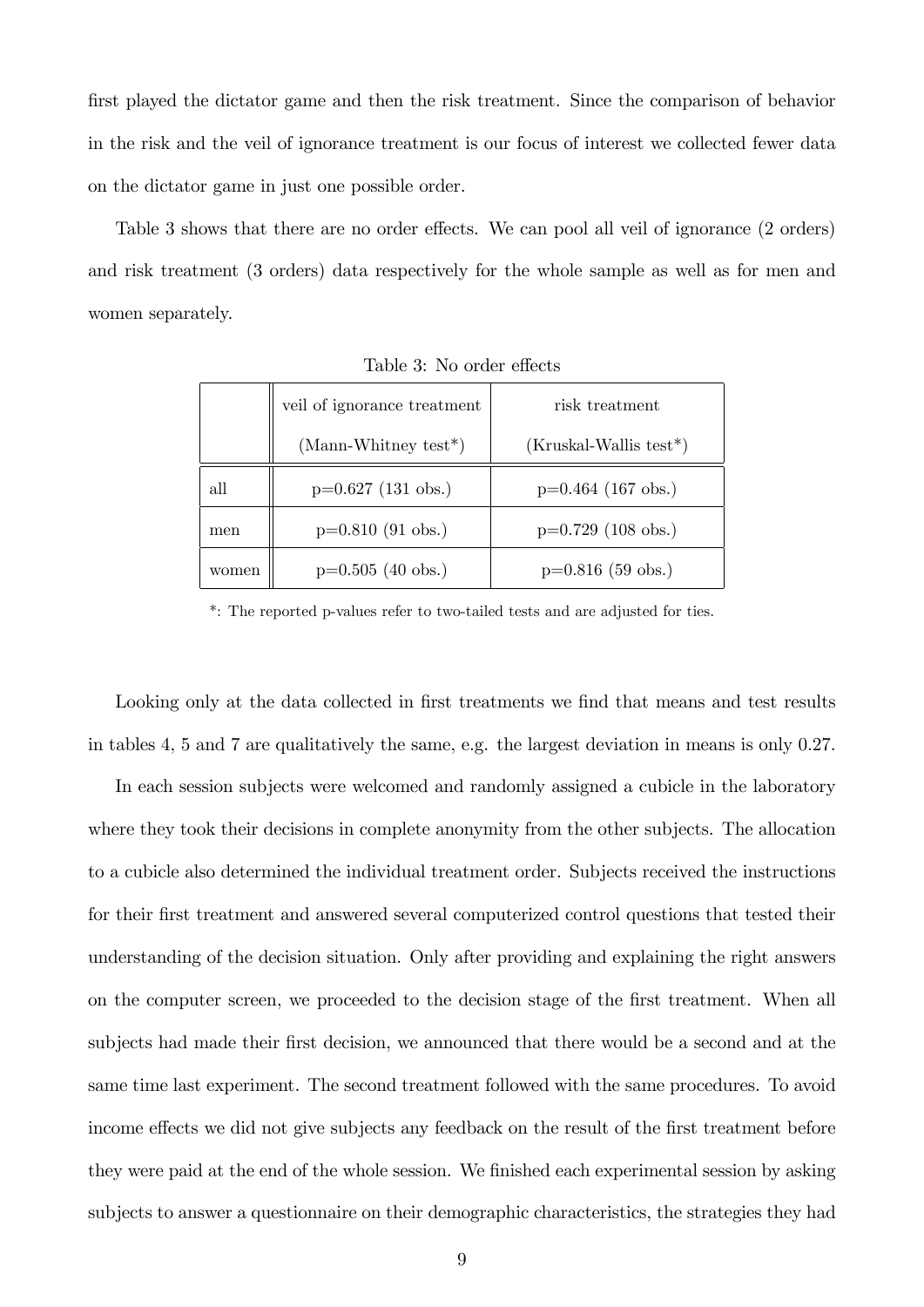used and their expectations concerning behavior and risk attitudes of the other subjects.

The translated instructions can be found in the appendix. The experiment was programmed using the experimental software zTree (Fischbacher, 1999) and conducted at the experimental laboratory of SFB 504 at the University of Mannheim, Germany in November 2005. Sessions lasted about one hour and subjects earned about 16 Euros on average. All  $167$  subjects<sup>5</sup> were university students with a large variety of subjects, about 65 % studied business administration or economics as minor or major.

## 3 Hypotheses

The economic literature on gender differences in risk attitudes and social preferences is growing. Eckel and Grossman (2006) review the literature on risk preferences and conclude that women are characterized by a higher degree of risk aversion than men in field studies, while the results from laboratory experiments are less consistent. Similarly, Croson and Gneezyís (2004) survey summarizes that men are more risk-taking than women in most tasks and most populations. Camerer (2003, p.64) summarizes evidence on the effect of gender on social preferences and finds that evidence is mixed. $6$ 

However the studies that are most closely related to our experimental design indicate that gender differences are likely to matter. In Andreoni and Vesterlund (2001) subjects play dictator games with different levels of efficiency losses. With our 50  $\%$  efficiency loss, women are significantly more generous than men. As our veil of ignorance treatment the following two studies have an impartial decision maker, but, in contrast to our study, the decision makerís payoff is fixed and independent of his own choice. Fehr, Naef and Schmidt (2006) replicate

 $5$ One subject left during the course of the experiment. His role was filled by one of the experimenters and the corresponding observations were deleted.

 ${}^{6}$ In standard dictator games, Eckel and Grossman (1998) find that on average women donate twice as much as men. In Dufwenberg and Muren (2005) significantly fewer men than women give non-zero amounts. In contrast, Bolton and Katok (1995) find no systematic gender differences.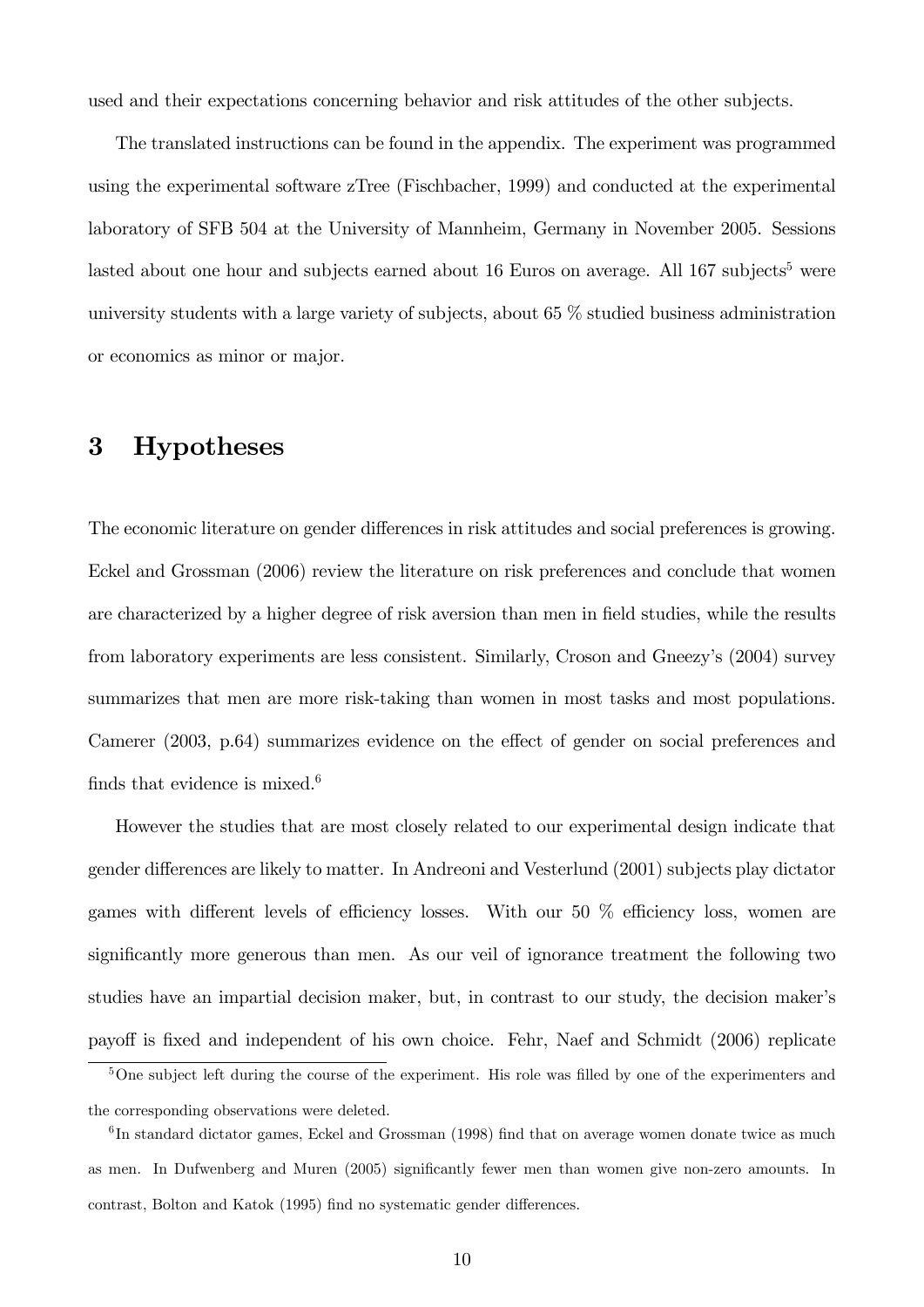Engelmann and Strobel's (2004) experiment and find that women choose the most egalitarian allocation significantly more often than men. In Dickinson and Tiefenthaler (2002) female decision makers are significantly more likely to choose an allocation resulting in equal payoffs while men are more likely to choose the most efficient allocation. To check for the existence of gender differences in our setup we formulate Hypothesis 1:

**Hypothesis 1:** Male and female subjects do not transfer significantly different amounts in any of our three treatments.

If we should reject hypothesis 1 gender differences in risk attitudes and social preferences might affect all further results on differences between treatments. Consequently, we should then analyze the following hypotheses for both sexes jointly and for men and women separately.

Exploiting our three treatment design we can first compare transfers in the dictator game and the veil of ignorance treatment, i.e. in front of and behind the veil of ignorance.

**Hypothesis 2:** There is no significant difference between social preferences and impartial social preferences with risk that are measured in the dictator game and the veil of ignorance treatment respectively.

If we should reject hypothesis 2, we will ask next whether the observed difference can be completely explained by risk aversion: Is the veil of ignorance only a concept that introduces risk? Or are impartial social preferences an additional motivation behind the veil of ignorance?

Hypothesis 3: Subjects do not behave significantly different in the risk and the veil of ignorance treatment, i.e. the risk preferences measured in the risk treatment imply the same transfer amount as the impartial social preferences with risk that are measured in the veil of ignorance treatment.

If we cannot reject hypothesis 3, the thought experiment of a veil of ignorance has correctly been perceived as a concept inducing only risk aversion. The only way to derive Rawls' difference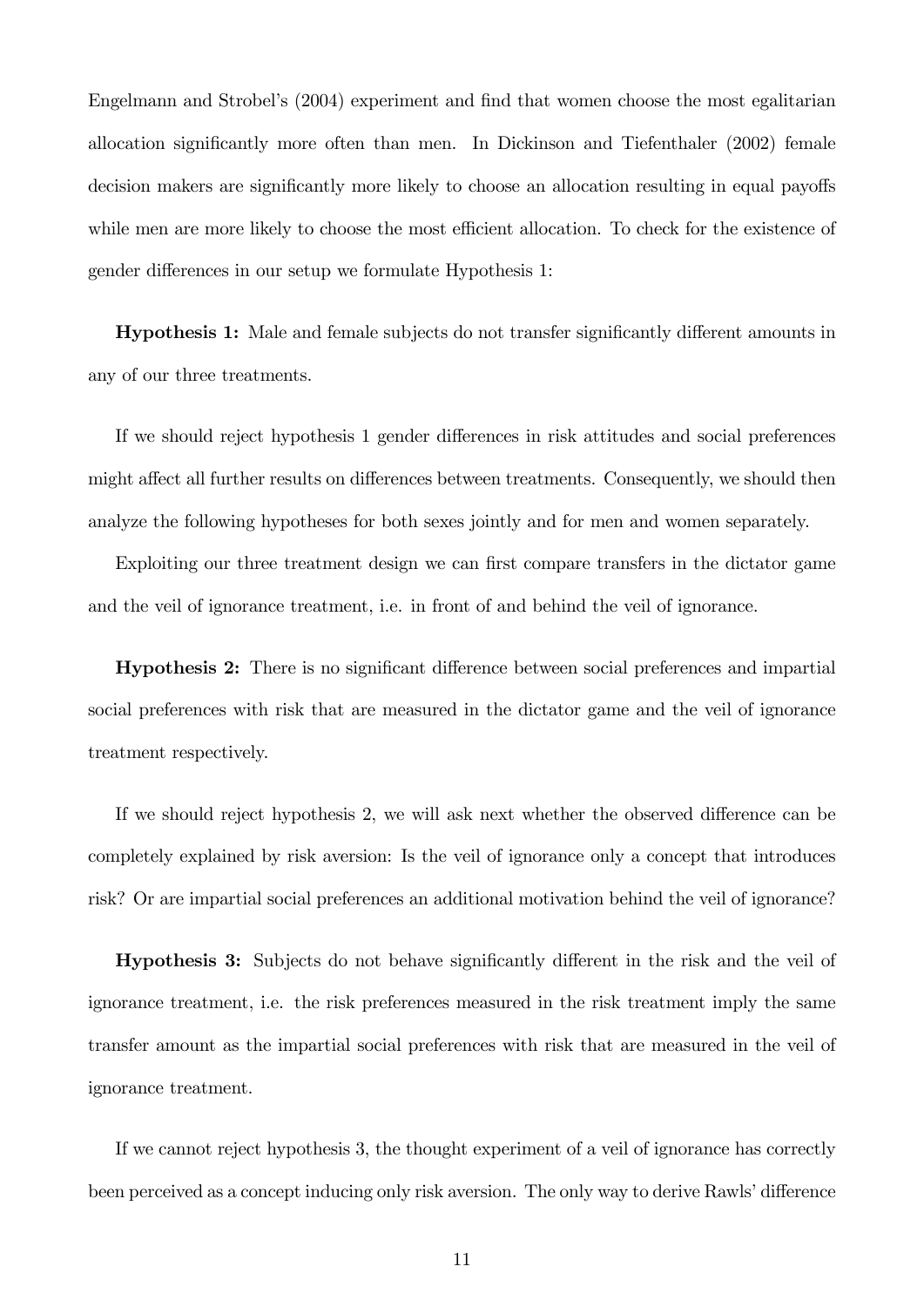principle is to assume inÖnite risk aversion. In contrast, if hypothesis 3 is rejected, impartial social preferences are a significant motivation behind the veil of ignorance. Consequently, the difference principle and maximin preferences can also be the result of impartial social preferences combined with any degree of risk aversion (if impartial social preferences induce an increased concern for equality).<sup>7</sup>

This is investigated by hypothesis 4: given that impartial social preferences introduce an additional motive, do they induce an increased concern for equality or for efficiency? To what extent does a veil of ignorance like situation induce maximin preferences as predicted by Rawls?

Hypothesis 4: In the veil of ignorance treatment subjects behave according to maximin preferences.

## 4 Results

#### 4.1 Gender differences

**Result 1:** In our experiment, women are significantly more risk averse and choose more equal (and thus less efficient) allocations than men.

In total, we had 108 male  $(65 \%)$  and 59 female  $(35 \%)$  subjects. Table 4 displays average transferred units by sex and treatment as well as test results by treatment for whether medians and distributions of transferred units differ for men and women.

In sum, we observe strikingly different transfer behaviors of male and female subjects: according to Mann-Whitney tests the distributions of units transferred differ significantly for

<sup>7</sup>While the term "veil of ignorance" was coined by Rawls, Harsanyi (1953, 1955) already used the same thought experiment. Harsanyi assumes that agents are risk neutral and consequently, predicts efficiency seeking behavior to prevail behind the veil of ignorance. In our experiment, Harsanyi's prediction is supported if subjects do not transfer any units in the risk treatment and differences between the risk and the veil of ignorance treatment are not significant.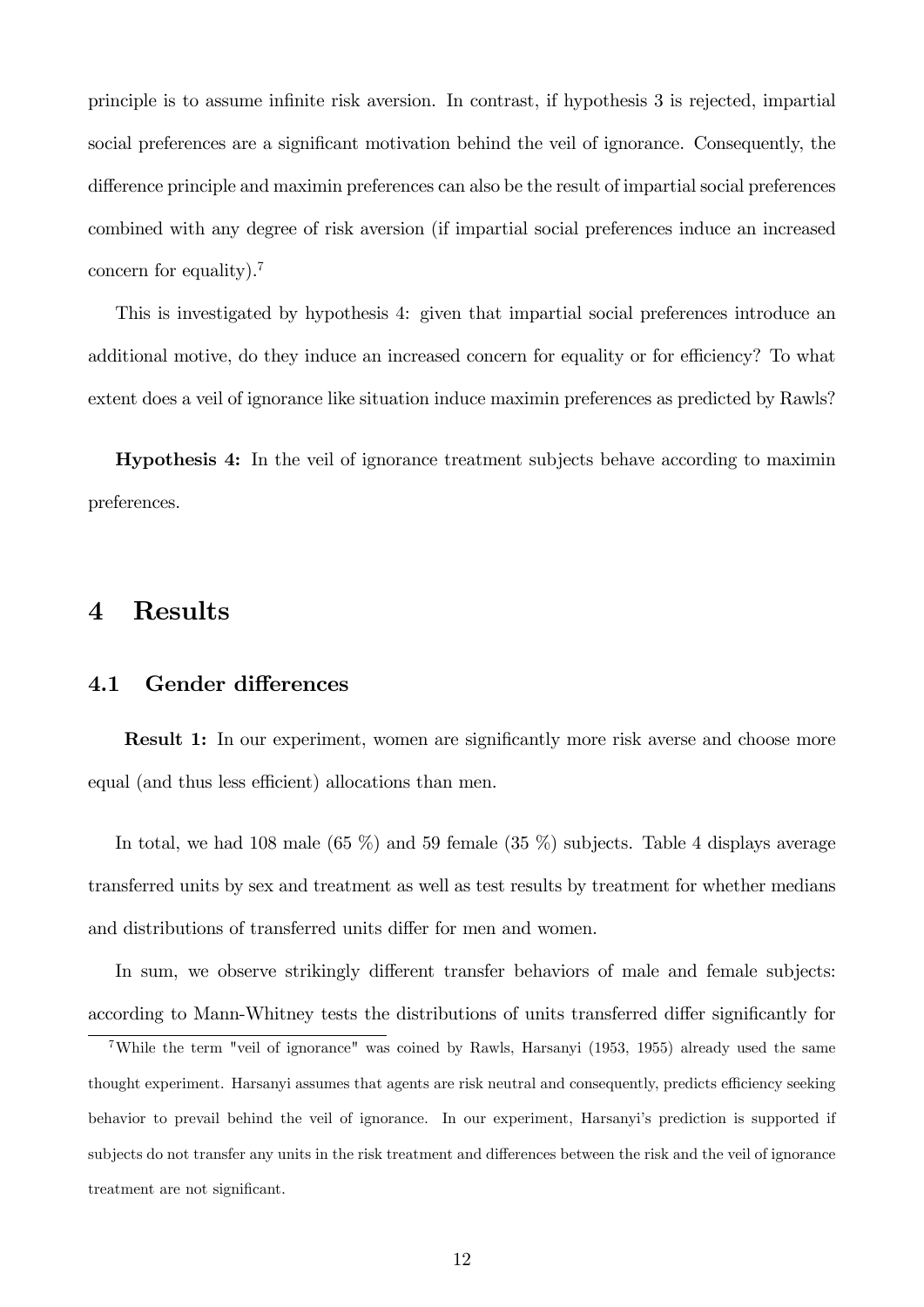| treatment         | mean men          | mean women              | Mann-Whitney test $*$ | Median test $*$ |
|-------------------|-------------------|-------------------------|-----------------------|-----------------|
| dictator game     | $0.76$ (17 obs.)  | $2.37(19 \text{ obs.})$ | $p=0.061$             | $p=0.091**$     |
| risk              | $2.72$ (108 obs.) | $3.69$ (59 obs.)        | $p=0.014$             | $p=0.016$       |
| veil of ignorance | $2.81$ (91 obs.)  | $5.00$ (40 obs.)        | $p=0.000$             | $p=0.000$       |

Table 4: Gender differences by treatment

\*: The reported p-values refer to two-tailed tests and are adjusted for ties.

\*\*: In the dictator game treatment, the median corresponds to keeping all 12 units. To obtain a test result we treat observations that equal the median like observations greater instead of lower than the median as we do in all other Median tests reported.

men and women both in the risk and in the veil of ignorance treatment. The same is true for medians. In the veil of ignorance treatment, the absolute difference in means is largest and amounts to 2.2 units with 8 units being the maximal reasonable transfer amount. Women transfer more and thus are more concerned about equality while men care more about efficiency. Risk treatment data indicate that, on average, women are more risk averse than men. Due to the small number of observations medians and distributions are only weakly marginally different in the dictator game treatment.<sup>8</sup> Still, on average male dictators transfer less than one unit, female dictators transfer nearly 2.5 units. Furthermore, about 70 % of male dictators keep the whole pie, while only 37 % of women do. Carlsson, Daruvala and Johansson-Stenman (2005) measure a given individual's risk and inequality aversion in the absence of risk. Similar to our results, they find that female subjects are more risk and inequality averse than men.

As male and female subjects do behave significantly different in our experiment, we will focus on analyzing the data for men and women separately. We will also present a joint analysis for the sake of completeness and to guarantee comparability of our results in the dictator game

<sup>8</sup>Our results in the dictator game treatment are very close to those of other dictator games that vary the price of giving. Our subjects give away 13 % of the pie on average. With the same 50 % efficiency loss and a similar pie size, they transfer 10 % in Andreoni and Vesterlund (2001) and 21 % in Andreoni and Miller (2002). In Fisman, Kariv and Markovits (2007), for an efficiency loss of 30 % or above, 60 % of subjects transfer less than 5 % of the pie, 17 % transfer 5-15 % of the pie, 10 % 15-25 % of the pie and the remaining subjects transfer more. The corresponding figures in our dictator game treatment are 53  $\%$ , 17  $\%$  and 11  $\%$ , respectively.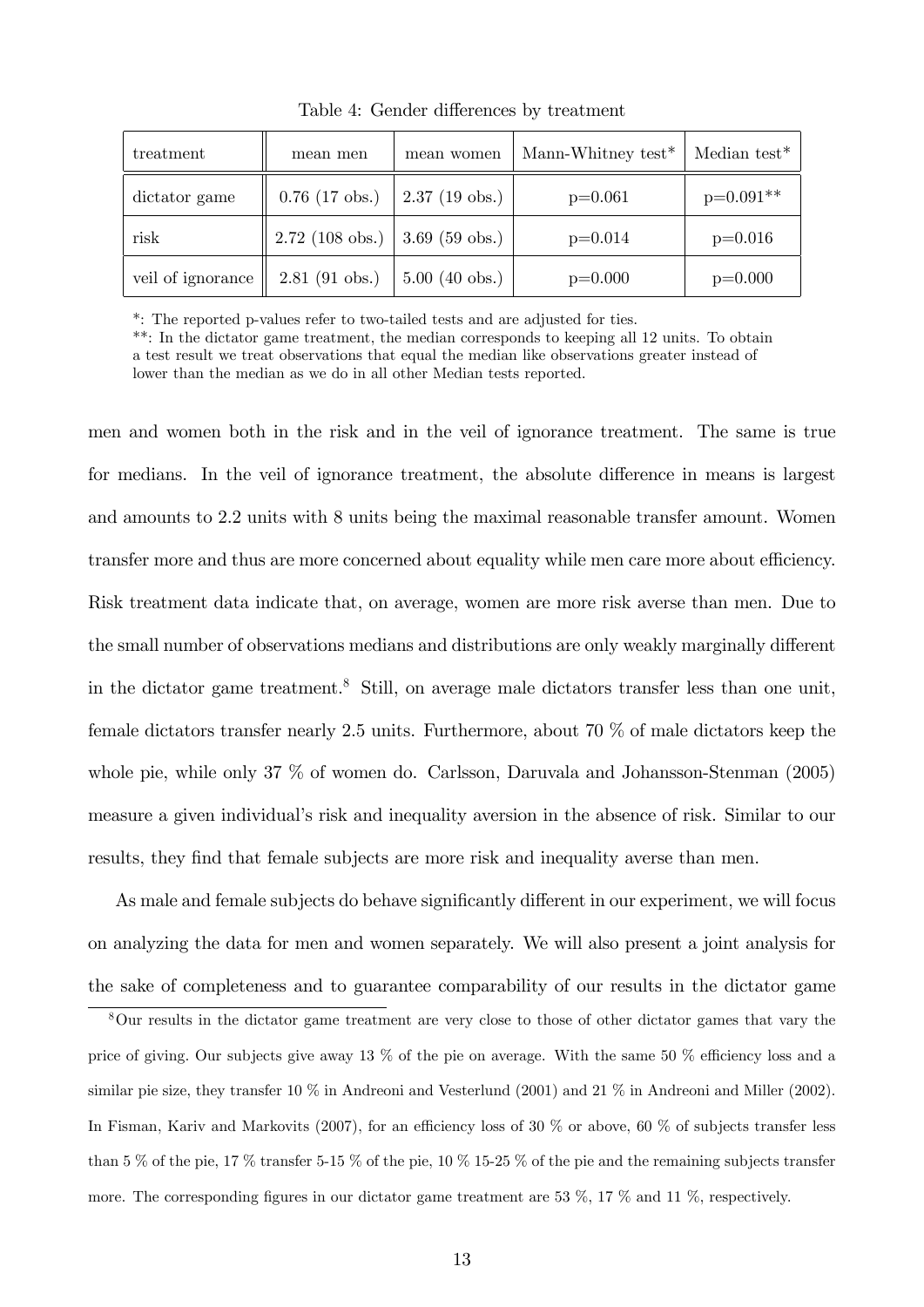treatment to other dictator game studies.

## 4.2 Comparison of dictator game and veil of ignorance treatment

We now turn to hypothesis 2 and discuss whether stated preferences in front of and behind the veil of ignorance differ. If they do, we might want to question the use of people's stated social preferences from surveys and alike as a basis for "just" policy design. Our data would then suggest using impartially stated social preferences.

**Result 2:** There is a large and significant difference between social preferences and impartial social preferences with risk. Subjects transfer significantly more in the veil of ignorance than in the dictator game treatment.

|       | mean dictator           | mean veil of        | Mann-Whitney | Median test $*$ |
|-------|-------------------------|---------------------|--------------|-----------------|
|       | game treatment          | ignorance treatment | $test*$      |                 |
| all   | $1.61$ (36 obs.)        | $3.48$ (131 obs.)   | $p=0.000$    | $p=0.000$       |
| men   | $0.76$ (17 obs.)        | $2.81$ (91 obs.)    | $p=0.003$    | $p=0.018$       |
| women | $2.37(19 \text{ obs.})$ | $5.00$ (40 obs.)    | $p=0.002$    | $p=0.000$       |

Table 5: Test results for hypothesis 2

\*: The reported p-values refer to two-tailed tests and are adjusted for ties.

Test results in Table 5 reject hypothesis 2: medians and distributions of units transferred differ significantly for the pooled data and for men and women separately. OLS regression results in the first two columns of Table 6 using the pooled dictator game and veil of ignorance treatment data confirm the test results: both men and women transfer significantly more in the veil of ignorance than in the dictator game treatment. The difference is more than 2 units on average.<sup>9</sup> In both treatments, women transfer significantly more than men, a bit but not

 $9^9$ Curtis (1979) also finds that concerns for equality are stronger behind than in front of the veil of ignorance, but adds the issue of meritocracy: subjects have to decide how to distribute 3 dollars between a high and a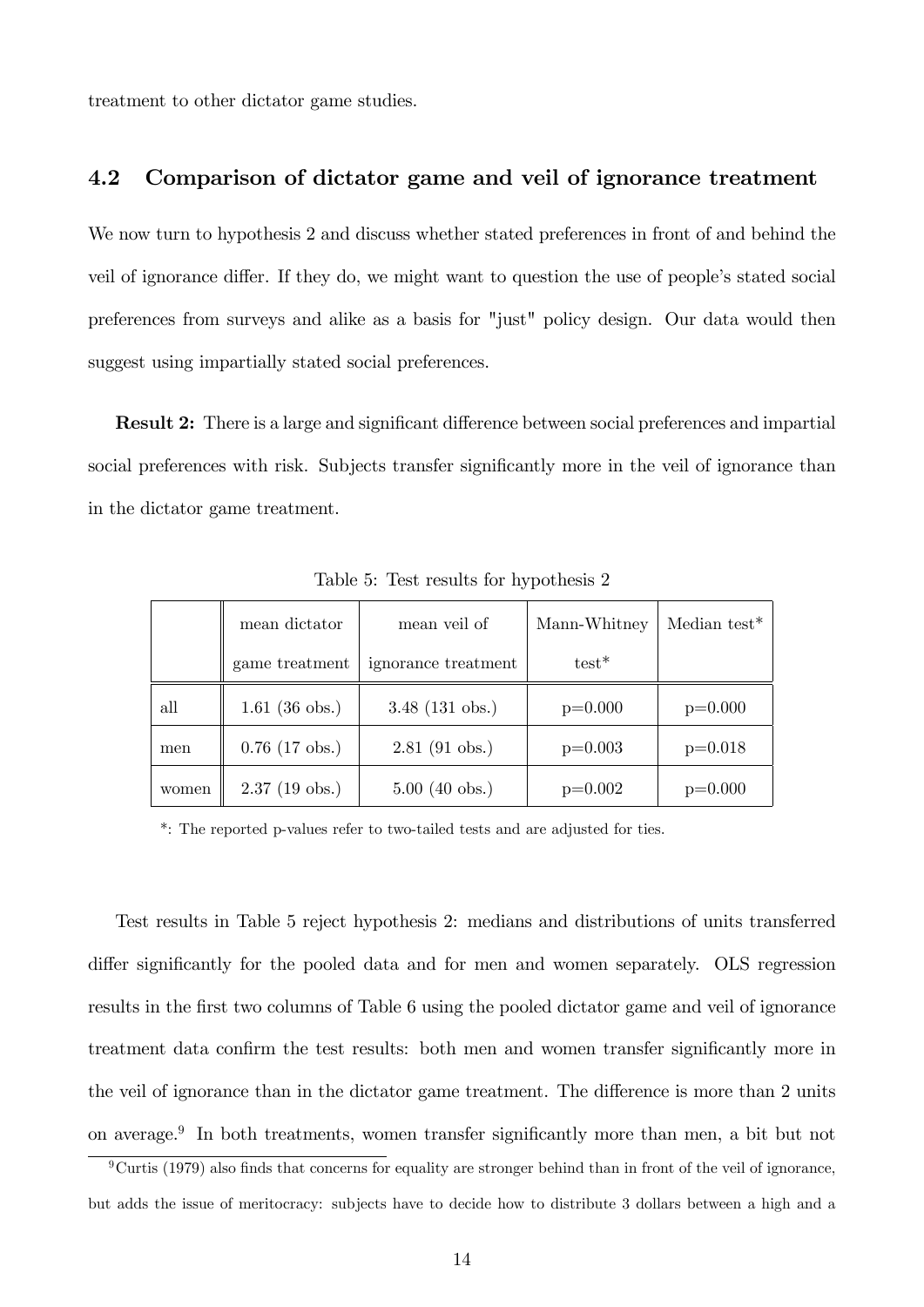significantly more in the veil of ignorance treatment.

| dependent variable:       |                          | dictator game and veil of | risk and veil of ignorance |           |  |  |
|---------------------------|--------------------------|---------------------------|----------------------------|-----------|--|--|
| transfer amount           | ignorance treatment data | treatment data            |                            |           |  |  |
| explanatory variables*    | coefficient              | p-value**                 | coefficient                | p-value** |  |  |
| female                    | 1.606                    | 0.054                     | 1.091                      | 0.018     |  |  |
| VoI                       | 2.064                    | 0.000                     | $-0.059$                   | 0.901     |  |  |
| female x VoI              | 0.741                    | 0.443                     | 1.308                      | 0.053     |  |  |
| sequence risk - VoI       | $-0.121$                 | 0.826                     | 0.616                      | 0.911     |  |  |
| sequence VoI - risk       |                          |                           | $-0.166$                   | 0.802     |  |  |
| Vol x sequence Vol - risk |                          |                           | 0.343                      | 0.651     |  |  |
| $\mathbf N$               | 167                      |                           | 298                        |           |  |  |
| $\mathbf{R}^2$            | 0.176                    |                           | 0.087                      |           |  |  |

Table 6: Pooled OLS

\*: female  $= 1$  if female, 0 if male; VoI  $= 1$  if veil of ignorance treatment, 0 else; risk  $= 1$  if risk treatment, 0 else; a constant, age, age squared and a dummy

for knowledge in economics are also included, but not significant  $(p>0.25)$ 

\*\*: based on robust standard errors

One would have expected hypothesis 2 to be true only if (i) experimental subjects were risk neutral and (ii) they would behave impartially even if their role is known, i.e. if experimental subjects would not exhibit any egoism or subconscious self-serving bias in the dictator game treatment. Thus, the next step is to figure out where the significant differences between the dictator game and the veil of ignorance treatment stem from: Are they due to risk aversion only, the prevalence of impartial social preferences in the veil of ignorance treatment as opposed to egoism in the dictator game treatment, or a combination of both? The majority of our subjects clearly are risk averse. In the risk treatment, 68 % of all subjects (80 % of female and 61 % of male subjects) transfer a positive amount despite the large efficiency loss occurred. The average transfer amount is 3.1 for all subjects, 3.7 for women and 2.7 for men.

low scorer in a motor skill test. When subjects know whether they are the high or the low scorer, 13 % behave consistently with maximin preferences, when they do not know 52 % do.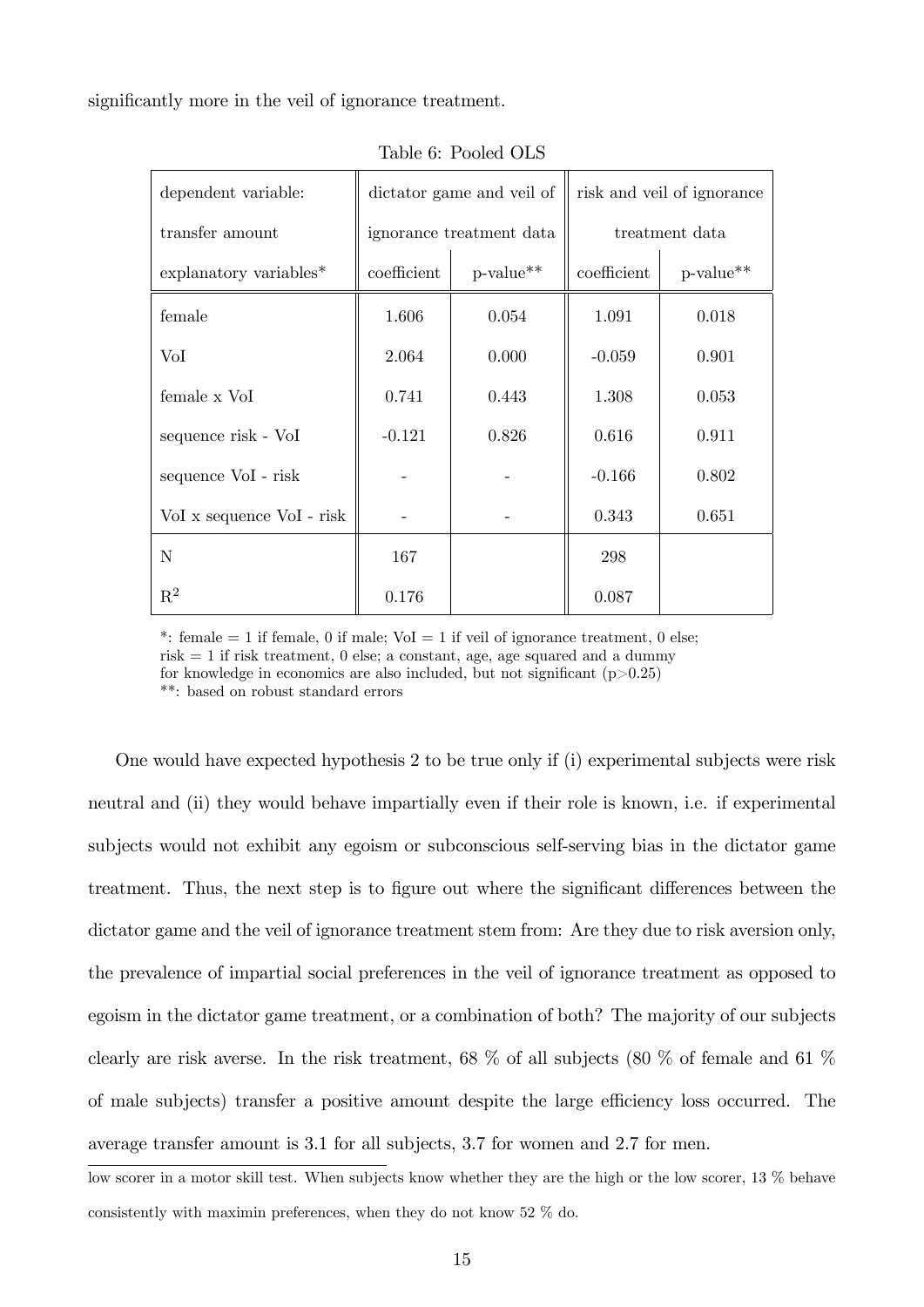## 4.3 Comparison of risk and veil of ignorance treatment

Can risk aversion account for the complete observed difference in transfers between the dictator game and the veil of ignorance treatment? Or do impartial social preferences additionally contribute to it?

**Result 3:** For female subjects impartial social preferences are a second significant motivation behind the veil of ignorance besides risk. In contrast, male subjects' transfer levels in the veil of ignorance treatment could be explained by risk aversion only.

|       | mean risk         | mean veil of        | Mann-Whitney | Median test <sup>*</sup> |
|-------|-------------------|---------------------|--------------|--------------------------|
|       | treatment         | ignorance treatment | $test*$      |                          |
| all   | $3.07$ (167 obs.) | $3.48$ (131 obs.)   | $p=0.203$    | $p=0.484$                |
| men   | $2.72$ (108 obs.) | $2.81$ (91 obs.)    | $p=0.773$    | $p=0.980$                |
| women | $3.69$ (59 obs.)  | $5.00$ (40 obs.)    | $p=0.011$    | $p=0.047$                |

Table 7: Test results for hypothesis 3

\*: The reported p-values refer to two-tailed tests and are adjusted for ties.

Table 7 compares all observations from the risk and the veil of ignorance treatment. Analyzing only the data that are pooled for both sexes, we would conclude that hypothesis 3 cannot be rejected: both medians and distributions of transfer amounts do not differ significantly across the two treatments. The veil of ignorance treatment dummy is not significant in the right part of Table 6 that presents OLS regression results for pooling all risk and veil of ignorance treatment data. However, we find striking gender differences. While hypothesis 3 cannot be rejected for men, it actually is rejected for women. For female subjects, medians and distributions of transfer amounts do differ significantly in the risk and the veil of ignorance treatment. The regression results in Table  $6$  document that women transfer significantly  $(1.3)$ units) more in the veil of ignorance treatment. For them, impartial social preferences introduce equality concerns (that induce a higher transfer level than the one implied by risk aversion).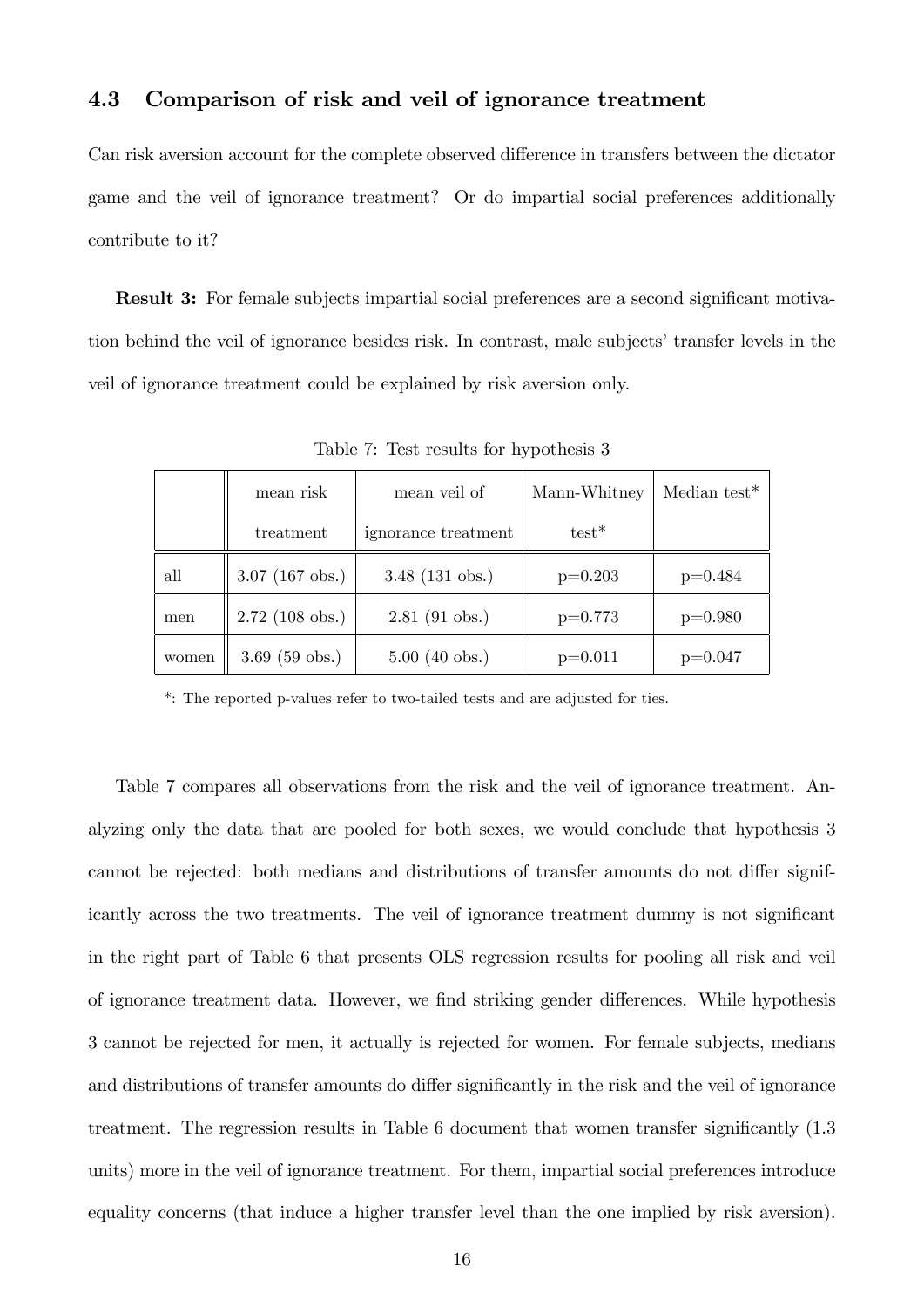Behind the veil of ignorance, impartial social preferences might also be a motivation for men if men's impartial social preferences for equality are not strong enough to induce them to transfer a higher amount than the one implied by their risk preferences.

To check Rawls' prediction that maximin preferences prevail behind the veil of ignorance, Table 8 displays the share of subjects who decide in favor of full efficiency or full equality in each of the two treatments.

|                       |       | risk treatment |        |       | veil of ignorance treatment<br>percentage<br>27.5 %<br>$35.2\%$<br>10.0 %<br>13.7 %<br>8.8 % |        |
|-----------------------|-------|----------------|--------|-------|----------------------------------------------------------------------------------------------|--------|
| participants choosing |       | percentage     | number |       |                                                                                              | number |
| full efficiency       | all   | $32.3~\%$      | 54/167 | all   |                                                                                              | 36/131 |
|                       | men   | 38.9 %         | 42/108 | men   |                                                                                              | 32/91  |
|                       | women | $20.3\%$       | 12/59  | women |                                                                                              | 4/40   |
| full equality,        | all   | 4.2 $%$        | 7/167  | all   |                                                                                              | 18/131 |
| full insurance        | men   | $3.7\%$        | 4/108  | men   |                                                                                              | 8/91   |
|                       | women | $5.1\%$        | 3/59   | women | 25.0 %                                                                                       | 10/40  |

Table 8: Extreme types

Result 4: In the veil of ignorance treatment, only 8.8 % of men and 25.0 % of women act according to maximin preferences. Still, for women impartial social preferences clearly induce a concern for equality.

We observe that nearly all subjects react to the large efficiency loss in the risk treatment: less than  $5\%$  of subjects choose full insurance by equalizing payoffs across states. In the veil of ignorance treatment, the share of subjects choosing full equality increases substantially, it doubles for men and is five times as high for women. Still, support for Rawl's difference principle is only limited: 8.8 % of men and 25.0 % of women choose full equality of payoffs. Related experiments that elicit paid impartial decisions behind the veil of ignorance also find low support for maximin preferences. In Carlsson, Gupta and Johansson-Stenman (2003) and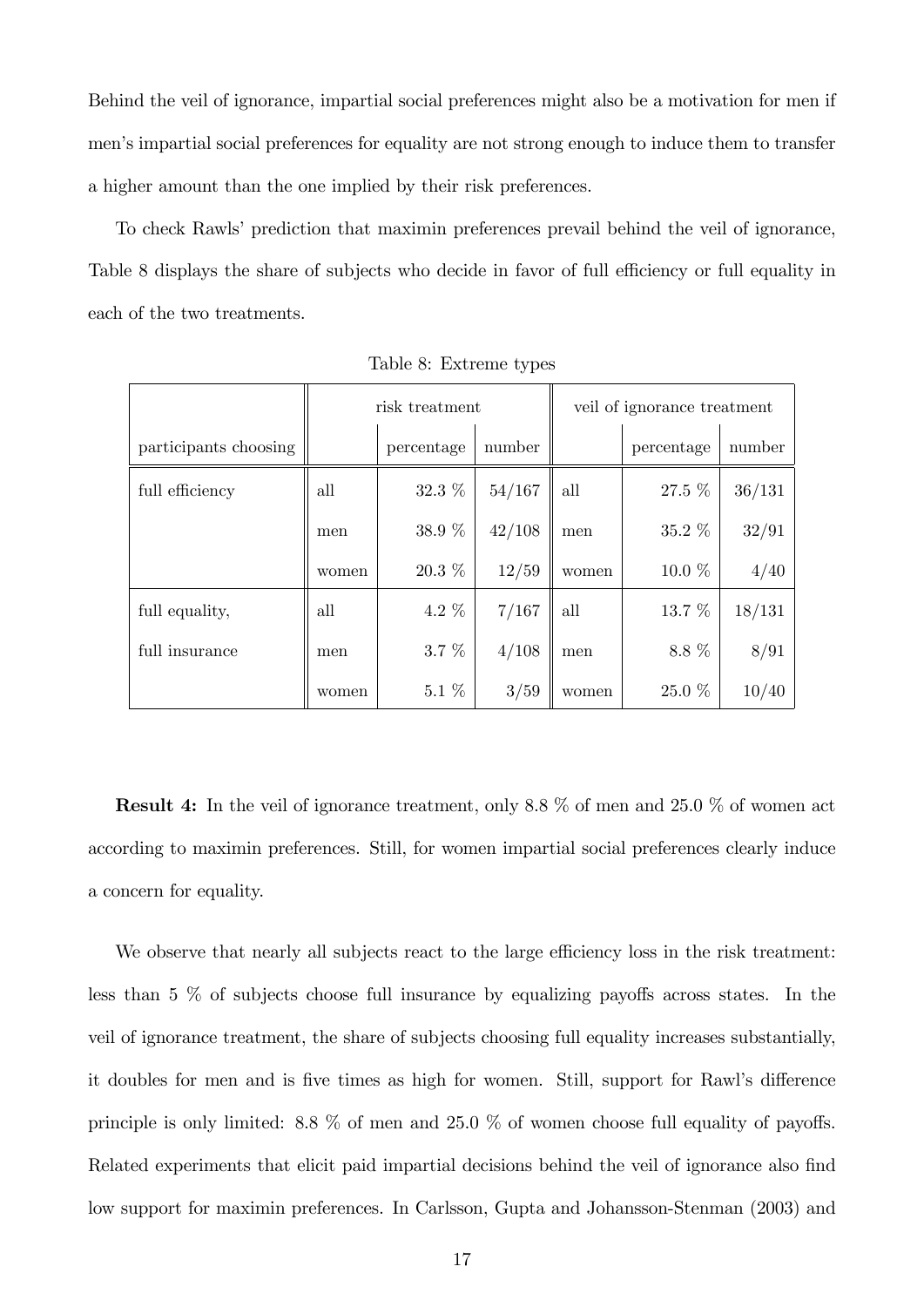Johansson-Stenman, Carlsson and Daruvala (2002) only 20 % and 19 % of subjects act in a way that is compatible with the difference principle. In Frohlich, Oppenheimer and Eavey (1987), who investigate group decisions, no group ever chooses an income distribution that maximizes the lowest income. In contrast, in Curtis (1979) 52 % of subjects behave according to maximin preferences behind the veil of ignorance, in Mitchell et al. (1993) with unpaid decisions and compulsory participation between 65  $\%$  and 83  $\%$  of subjects (for differing degrees of meritocracy) do.

In our experiment, a bit more than one third of men go for full efficiency in both the risk and the veil of ignorance treatment. In sharp contrast, the share of women opting for full efficiency halves in the veil of ignorance treatment. Compared to the one-person risk treatment, full efficiency now implies maximal inequality. All these findings underline major differences in the behavior of men and women: in our experiment, women exhibit impartial social preferences for equality in a much stronger way than men.

These results are confirmed by a within subject analysis for which we skip risk treatment data from the dictator game treatment - risk treatment sequence. Applying a Wilcoxon signed rank test to the pooled within subject data (131 observations) yields p=0.037 (two-sided), i.e. distributions of transfer amounts differ significantly in the risk and the veil of ignorance treatment. A two-sided Wilcoxon signed rank test reveals that female subjects transfer significantly different amounts in the risk and veil of ignorance treatment  $(p=0.006)$  while men do not  $(p=0.790)$ .

Table 9 classifies subjects according to whether they do not react at all to the existence of the second person in the veil of ignorance treatment, whether they opt for more equality or for more efficiency as soon as the second person shows up.

For more than half of the male subjects the existence of the second person does not add impartial social preferences that induce a different transfer level than implied by their risk preferences, while this is only true for less than  $1/4$  of female subjects.<sup>10</sup> For those male

 $10S$ ubjects who transfer the same amount in both treatments could also have degrees of risk aversion and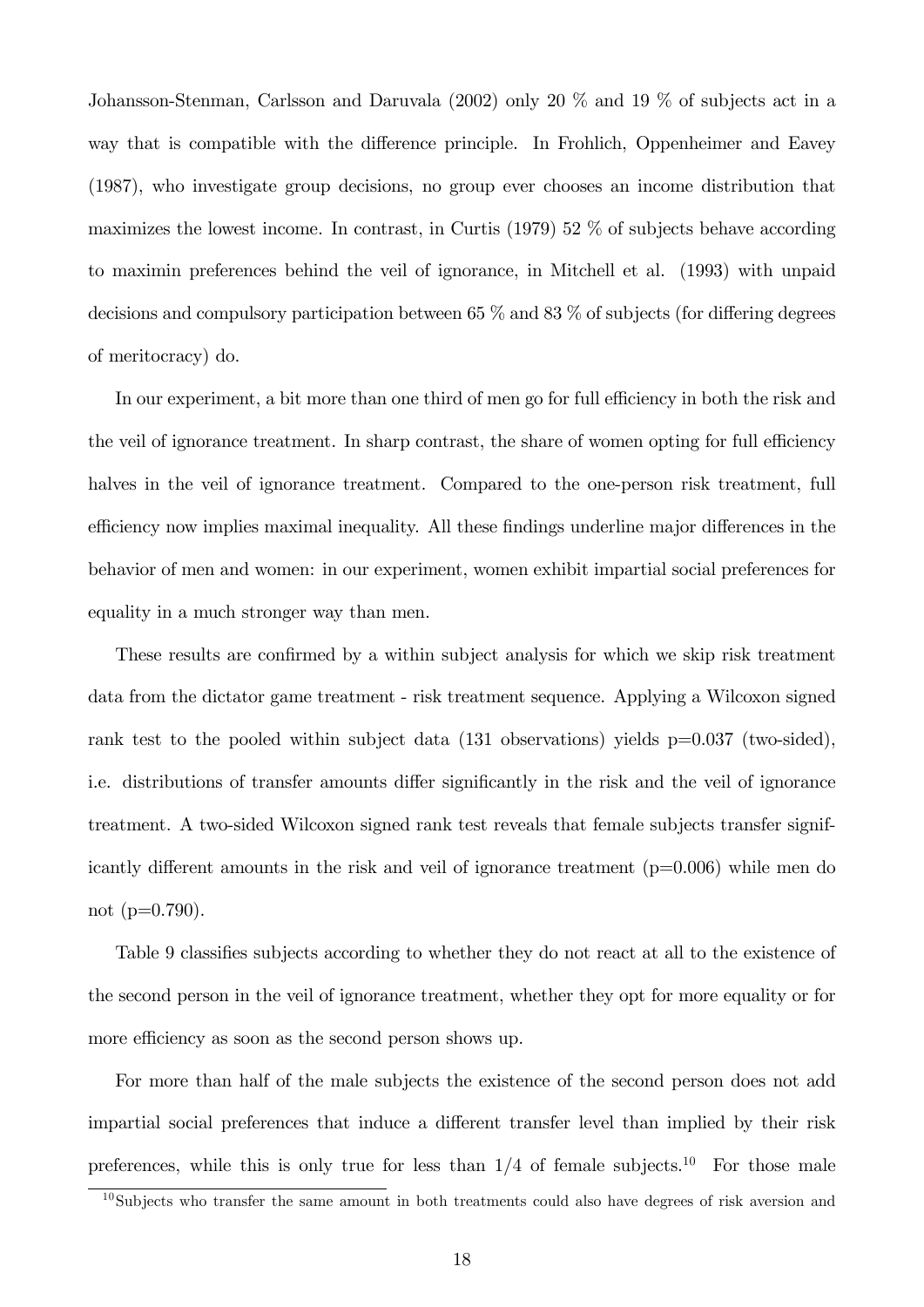| subjects who transfer                                                                                     | all | men | women              |
|-----------------------------------------------------------------------------------------------------------|-----|-----|--------------------|
| the same amount in the risk and the veil of ignorance treatment $\parallel$ 44 $\%$   53 $\%$   22.5 $\%$ |     |     |                    |
| more in the veil of ignorance treatment                                                                   |     |     | $35\%$ 24 % 60 %   |
| less in the veil of ignorance treatment                                                                   |     |     | $21\%$ 23 % 17.5 % |
| number of observations                                                                                    | 131 | 91  |                    |

Table 9: Within subject analysis

subjects for whom impartial social preferences matter their effect is equally likely to point in the direction of an increased efficiency or an equality motive. 60  $\%$  of women transfer more in the veil of ignorance treatment than in the risk treatment (3.1 units on average), but only about  $1/4$  of men do  $(4.0 \text{ units on average})$ . These findings confirm that for the vast majority of female subjects the veil of ignorance induces impartial social preferences for equality besides inducing risk. 14 out of 131 subjects (7 men and 7 women) do not opt for full insurance in the risk treatment, but choose full equality in the veil of ignorance treatment. This implies that the difference principle can be derived from impartial social preferences for equality and does not require that subjects are infinitely risk averse. Impartial social preferences for equality are even a more prominent motive for choosing the maximin allocation in the veil of ignorance treatment than extreme risk aversion. Only 3 subjects act according to maximin preferences in the veil of ignorance treatment because they are extremely risk averse, i.e. transfer 8 units in both the veil of ignorance and the risk treatment. However, overall support for the difference principle is only limited.

While our results for women demonstrate that impartial social preferences for equality are one important motive behind the veil of ignorance, 23 % of men and 17.5 % of women have impartial social preferences that imply the same transfer amount in the veil of ignorance treatment. We cannot totally disapprove this possibility, but we know that these subjectsí decisions are, on average, not driven by strong equality concerns: they transfer only 2.2 out of 8 reasonably possible units in the veil of ignorance treatment.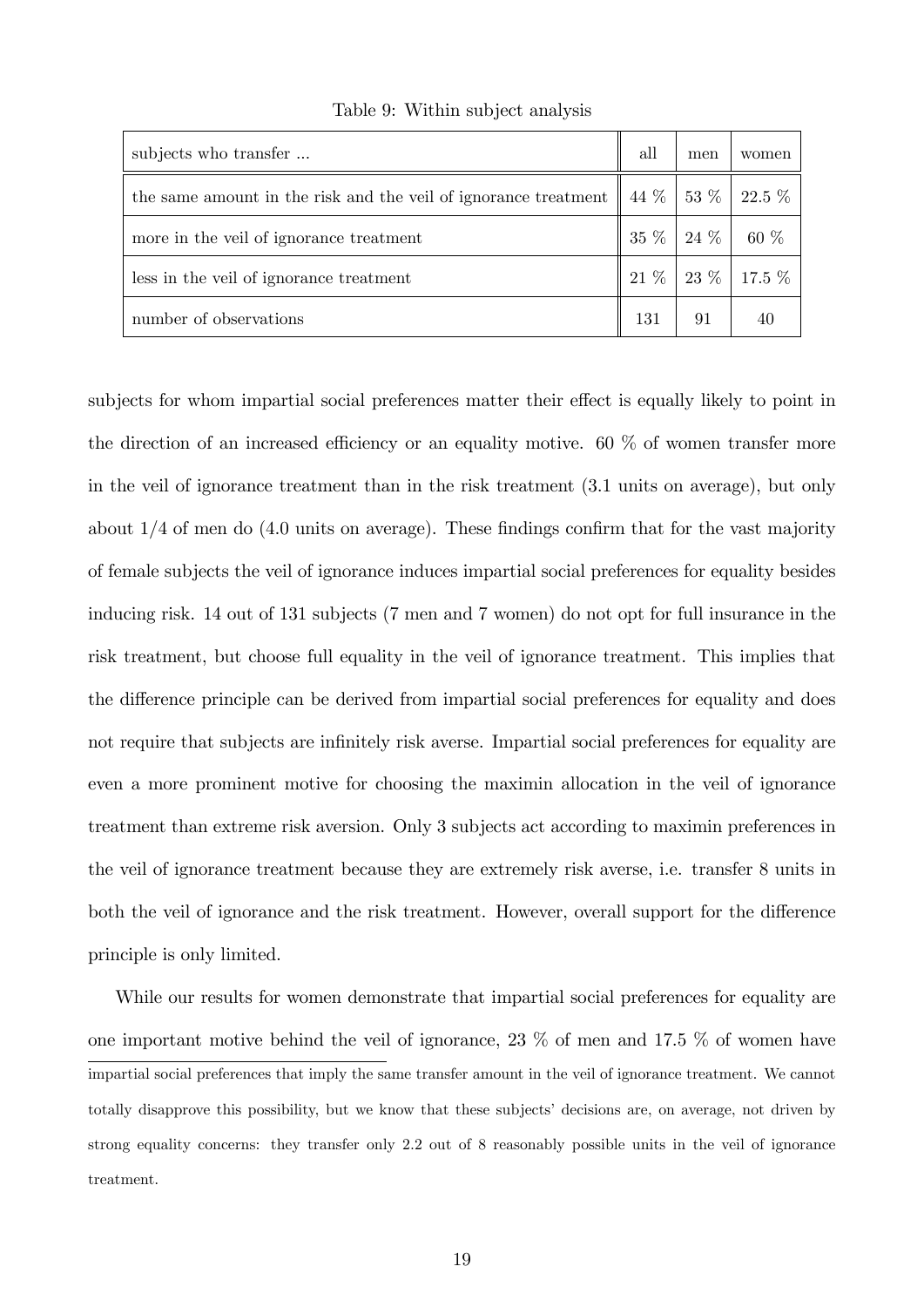impartial social preferences for efficiency. Insofar our results are related to those of Engelmann and Strobel's (2004) taxation games that document that both concerns for efficiency and maximin preferences are important motives for impartial decision makers.

# 5 Conclusion

Rawls' claim that a truly just allocation of resources can only be based on impartial judgments made behind the veil of ignorance is as intuitively attractive as disputable: democratic institutions rest upon the assumption that competition of vested interests is able to balance interests appropriately. It was not the aim of this paper to comment on this. Our experimental results simply show that preferences stated in front of and behind the veil of ignorance differ significantly. Behind the veil of ignorance, subjects prefer more equal distributions, but only a minority of subjects acts according to maximin preferences. Support for Rawls' difference principle is far from being unanimous. On a technical level, we have presented an experimental design that separates the effects of risk and impartial social preferences behind the veil of ignorance. We have found that men prefer more equal distributions mostly for insurance purposes. In contrast, women's choice of more equal allocations is also due impartial social preferences that value equality per se. Our results for those subjects who act according to maximin preferences in the veil of ignorance, but not in the risk treatment challenge the Utilitarians' claim that behind the veil of ignorance maximin preferences necessarily represent preferences with infinite risk aversion.

Our results also contribute to the growing literature on gender differences in economic behavior. Gender effects in our data are strong: women are more risk averse than men. When there is a trade off between equality and efficiency women seem to have stronger preferences for equal allocations while men have stronger preferences for efficient allocations.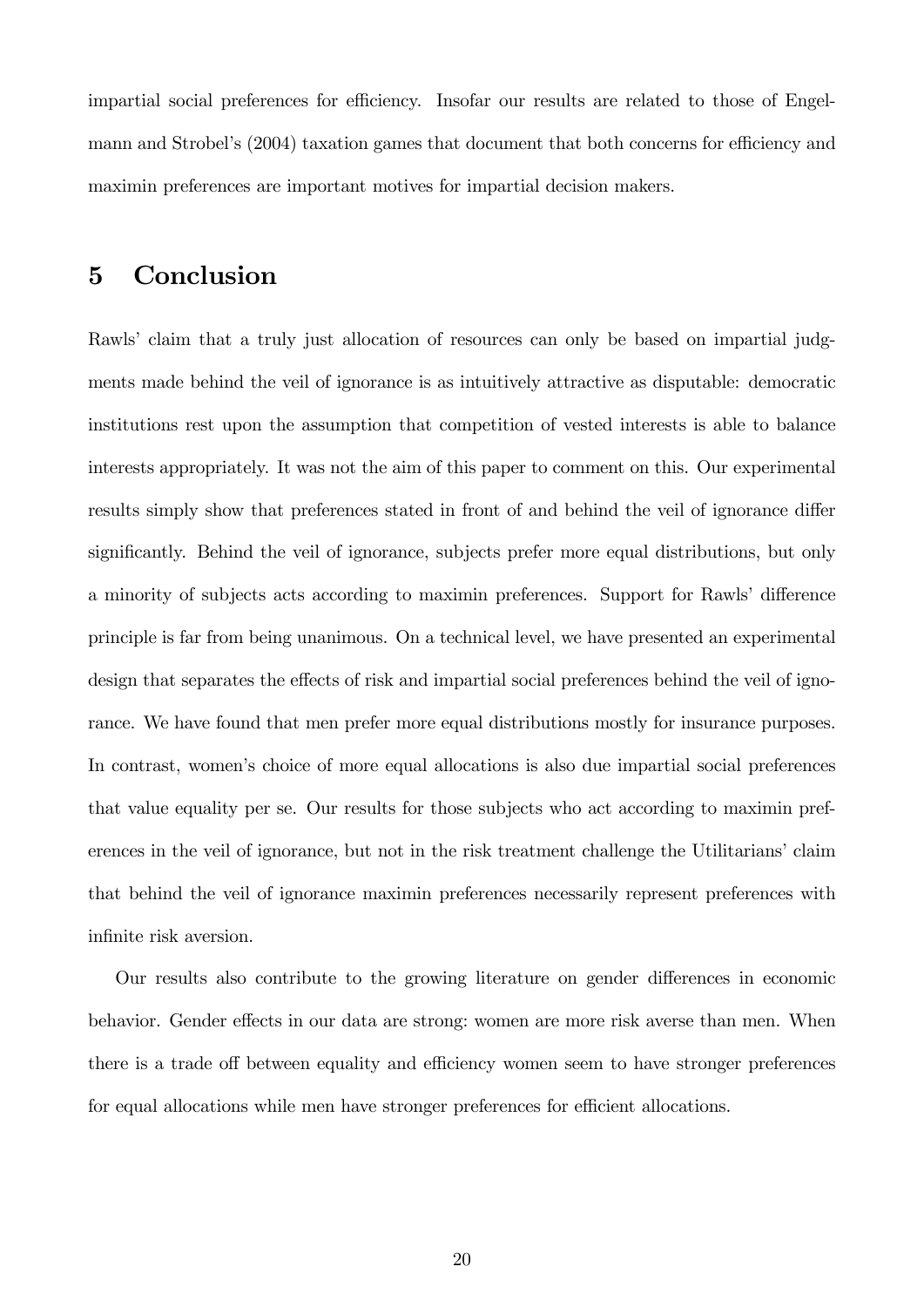# 6 Appendix: instructions

The instructions were originally in German. Below we present the translated instructions of the veil of ignorance treatment. The instructions of the dictator game and the risk treatment are structured and phrased in the same way with just one exception: to explain the risk treatment in the most natural and easiest possible way the instructions did not mention the state of being participant A (dictator) or B (receiver), but described the two possible states by throwing a dice and getting either an even or an odd number. The instructions of the dictator game and the risk treatment are available from the author upon request.

### Instructions

General explanations concerning the experiment

Welcome to this economic experiment.

If you read the following instructions carefully, you will be able to earn an amount of money that depends on your own decisions. Therefore, it is very important that you read these explanations carefully. If you have any questions, please do not hesitate to ask us. Please raise your hand, and we will come to your seat.

During the experiment you are not allowed to talk to the other participants, to use cell phones or to start any programs on the computer. The neglect of these rules will lead to the exclusion from the experiment and all payments.

During the experiment we talk about points instead of Euros. Your total income will therefore be calculated in points Örst. At the end of the experiment, the total amount of points obtained during the experiment will be converted in Euros at an exchange rate of

#### 1 point  $= 1$  Euro.

At the end of the experiment, you will be paid your earned income that is the result of your decision in cash.

On the next pages we will explain the exact course of the experiment.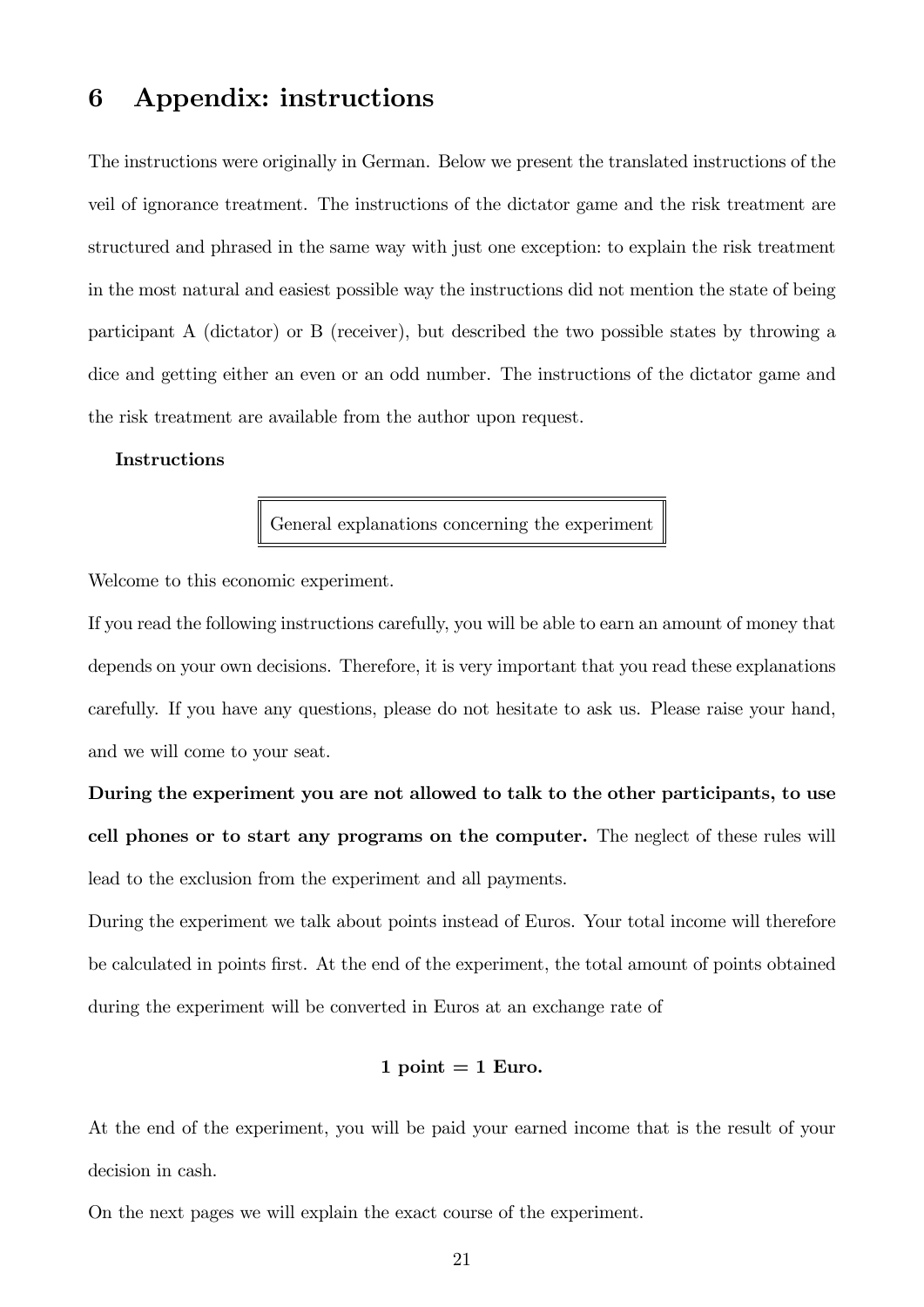In this experiment there are two participants, A and B.

Participant A has an initial endowment of 12 points, whereas participant B has an initial endowment of 0 points. Participant A can transfer any integer amount between 0 and 12 points (0 and 12 included) to participant B. Every transfer leads to the loss of half of the transferred points. This means that participant B receives only half of a point for every full point participant A transfers to him. Participant B does not have any influence on the decision of participant A and the course of the game apart from being paid half of the points transferred to him by participant A at the end of the experiment. Participant A will be paid the amount of points that he does not transfer.

The following table shows all possible distributions of points for participant A and B at the end of the experiment:

| A transfers to $\mathbf B$ |          | $\mathbf{1}$ | $\Omega$ | 3   | 4              | $\overline{5}$ | 6 | $\overline{ }$ | 8              | 9   |          |     |  |
|----------------------------|----------|--------------|----------|-----|----------------|----------------|---|----------------|----------------|-----|----------|-----|--|
| $A$ 's points              | 12       |              |          |     | 8              | ⇁              | 6 | 5              |                | 2   | $\Omega$ |     |  |
| B's points                 | $\theta$ | 0.5          |          | 1.5 | $\overline{2}$ | 2.5            | 3 | 3.5            | $\overline{4}$ | 4.5 | 5        | 5.5 |  |

The course of the experiment is the following:

Stage 1:

First, you have to decide how many points participant A transfers to participant B. This can be done by entering the number of points that are transferred from participant A to participant B on the following screen and pushing the  $O<sup>*</sup>O<sub>K</sub>$ <sup>n</sup>-Button afterwards. Note that at this stage you do not know yet whether you will be a participant A or a participant B at stage 2. The computer has already randomly chosen another participant with whom you form a pair. [screen]

Stage 2:

A random selection determines whether you are assigned the role of participant A or the one of participant B. When you are assigned the role of participant A, the participant assigned to you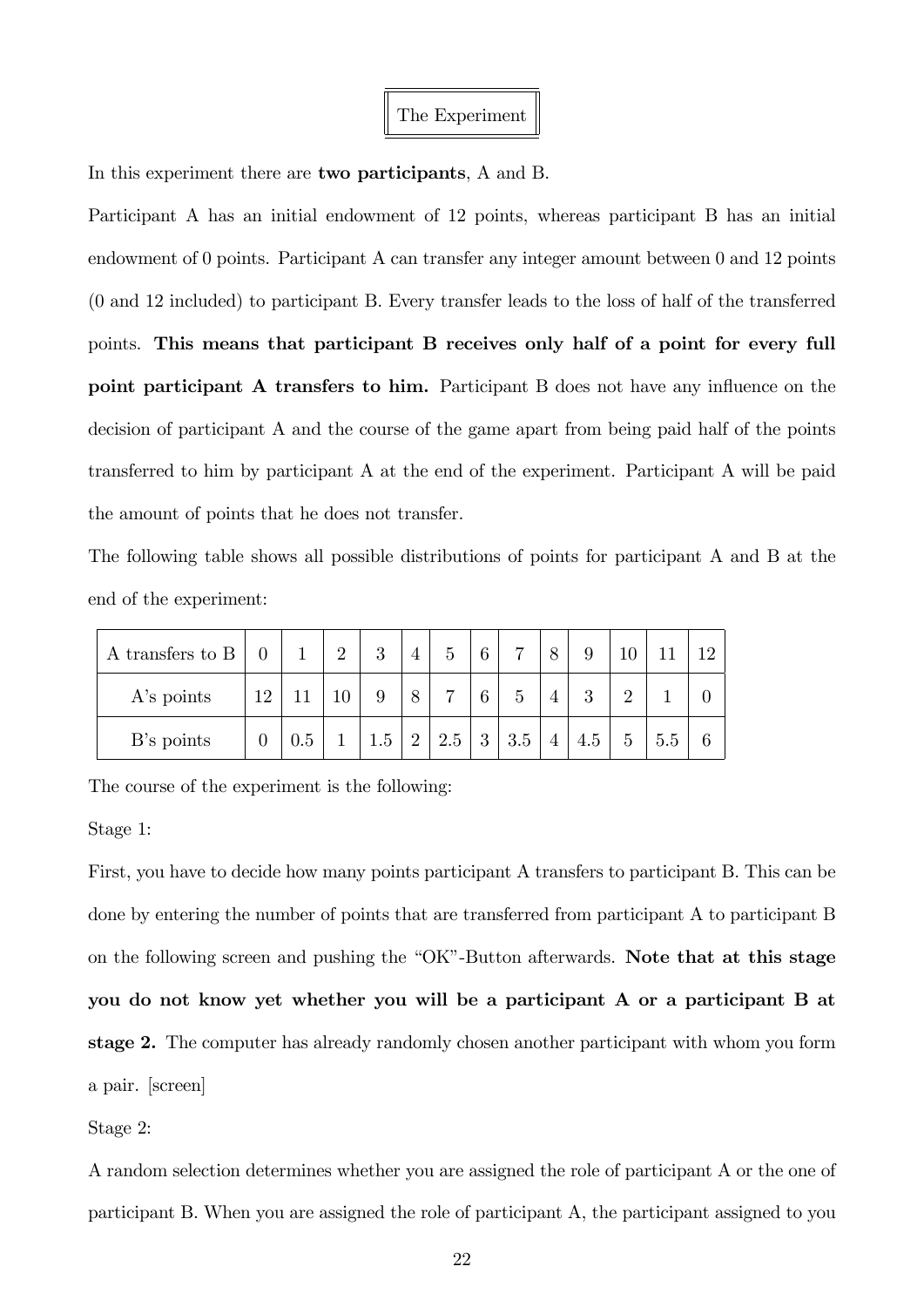has the role of participant B. When you are assigned the role of participant B, the participant assigned to you has the role of participant A. Every pair therefore consists of one real participant A and one real participant B. Both during the experiment and afterwards neither you nor the participant assigned to you know who the respective partner is. Stage 3:

Your decision in stage 1 will be realized in any case, independent from whether you are assigned to the role of participant A or B. (This is possible because only half of the participants present in this room are taking part in the same experiment as you do. The other half of the participants is playing another experiment whose result does not affect you. You are assigned a participant from this other half.)

Example 1: You decide that A transfers 5 points to B. B therefore obtains 5:2=2.5 points and A keeps 12-5=7 points. Afterwards, it is decided by drawing lots that you are participant B. Your decision is implemented: You obtain 2.5 points. Your matched participant obtains 7 points. Example 2: You decide that A transfers 5 points to B. B therefore obtains 5:2=2.5 points and A keeps 12-5=7 points. Afterwards, it is decided by drawing lots that you are participant A. Your decision is implemented: You obtain 7 points. Your matched participant obtains 2.5 points. This experiment is played only once. At the end of the experiment all participants A and B are paid their income in cash.

If you have any questions, please raise your hand. We will come to your seat to answer your question.

# References

- [1] Andreoni, James, Miller, John, 2002. Giving according to GARP: An experimental test of the consistency of preferences for altruism. Econometrica 70 (2), 737-753.
- [2] Andreoni, James, Vesterlund, Lise, 2001. Which is the fair sex? Gender differences in altruism. Quarterly Journal of Economics 116 (1), 293-312.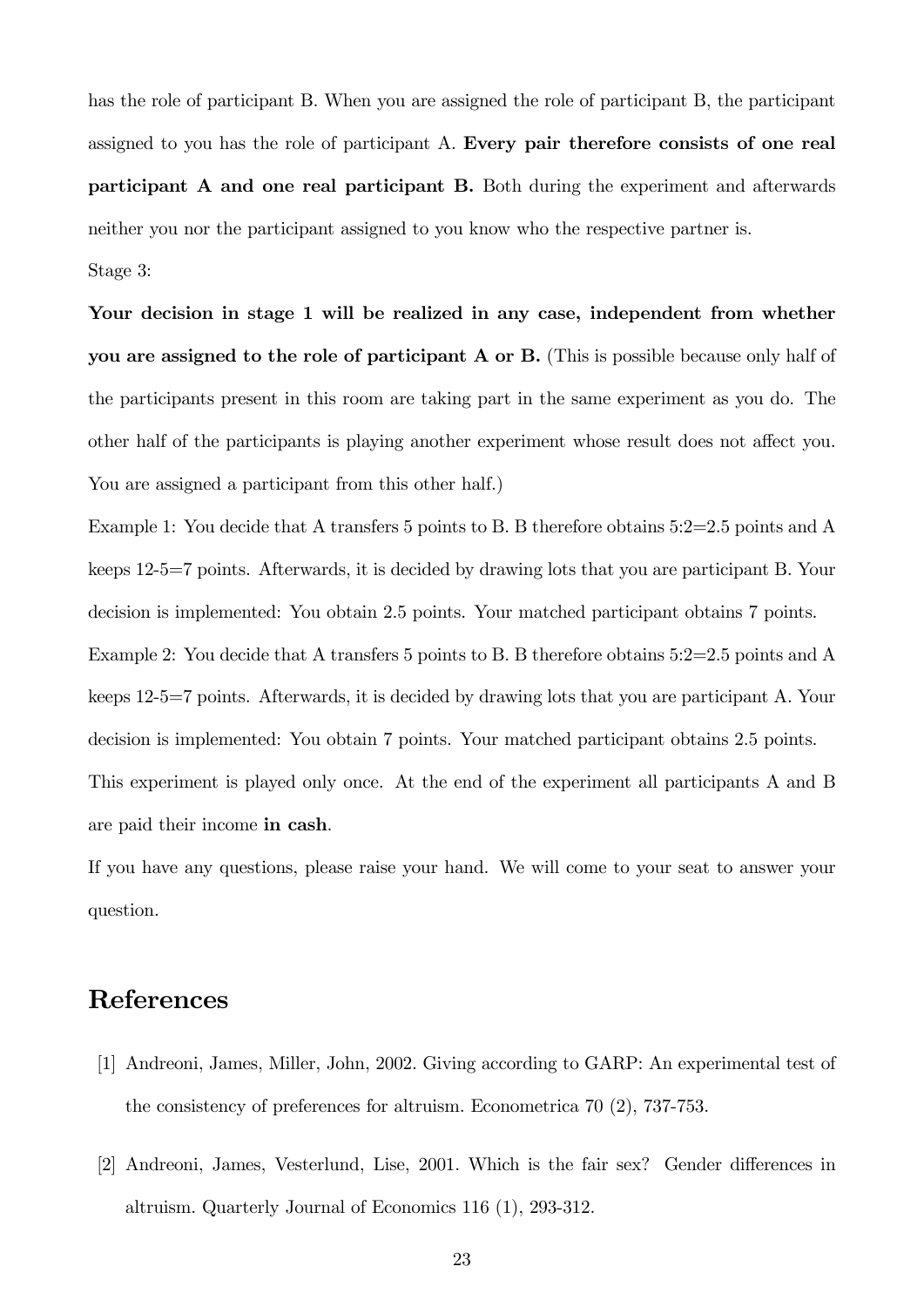- [3] Beckman, Steven R., Formby, John P., Smith, W. James, Buhong, Zeng, 2002. Envy, malice and pareto efficiency: An experimental examination. Social Choice and Welfare 19 (2), 349-367.
- [4] Bolton, Gary E., Ockenfels, Axel, 2000. ERC, A theory of equity, reciprocity and competition. American Economic Review 90 (1), 166-193.
- [5] Bolton, Gary E., Katok, Elena, 1995. An experimental test for gender differences in beneficent behavior. Economic Letters 48 (3), 287-292.
- [6] Bond, Doug, Park, Jong-Chul, 1991. An empirical test of Rawls's theory of justice: A second approach in Korea and the United States. Simulation and Gaming 22 (4), 443-462.
- [7] Brickman, Philip, 1977. Preference for inequality. Sociometry 40 (4), 303-310.
- [8] Carlsson, Fredrik, Gupta, Gautam, Johansson-Stenman, Olof, 2003. Choosing from behind a veil of ignorance in India. Applied Economic Letters 10 (13), 825-827.
- [9] Carlsson, Fredrik, Daruvala, Dinky, Johansson-Stenman, Olof, 2005. Are people inequalityaverse, or just risk-averse? Economica 72 (278), 375-396.
- [10] Croson, Rachel, Gneezy, Uri, 2004. Gender differences in preferences. Working paper, University of Pennsylvania.
- [11] Curtis, Rebecca C., 1979. Effects of knowledge of self-interest and social relationship upon the use of equity, utilitarian, and Rawlsian principles of allocation. European Journal of Social Psychology 9 (2), 165-175.
- [12] Dickinson, David L., Tiefenthaler, Jill, 2002. What is fair? Experimental evidence. Southern Economic Journal 69 (2), 414-428.
- [13] Dufwenberg, Martin, Muren, Astri, 2005. Generosity, anonymity, gender. Journal of Economic Behavior and Organization 61 (1), 42-49.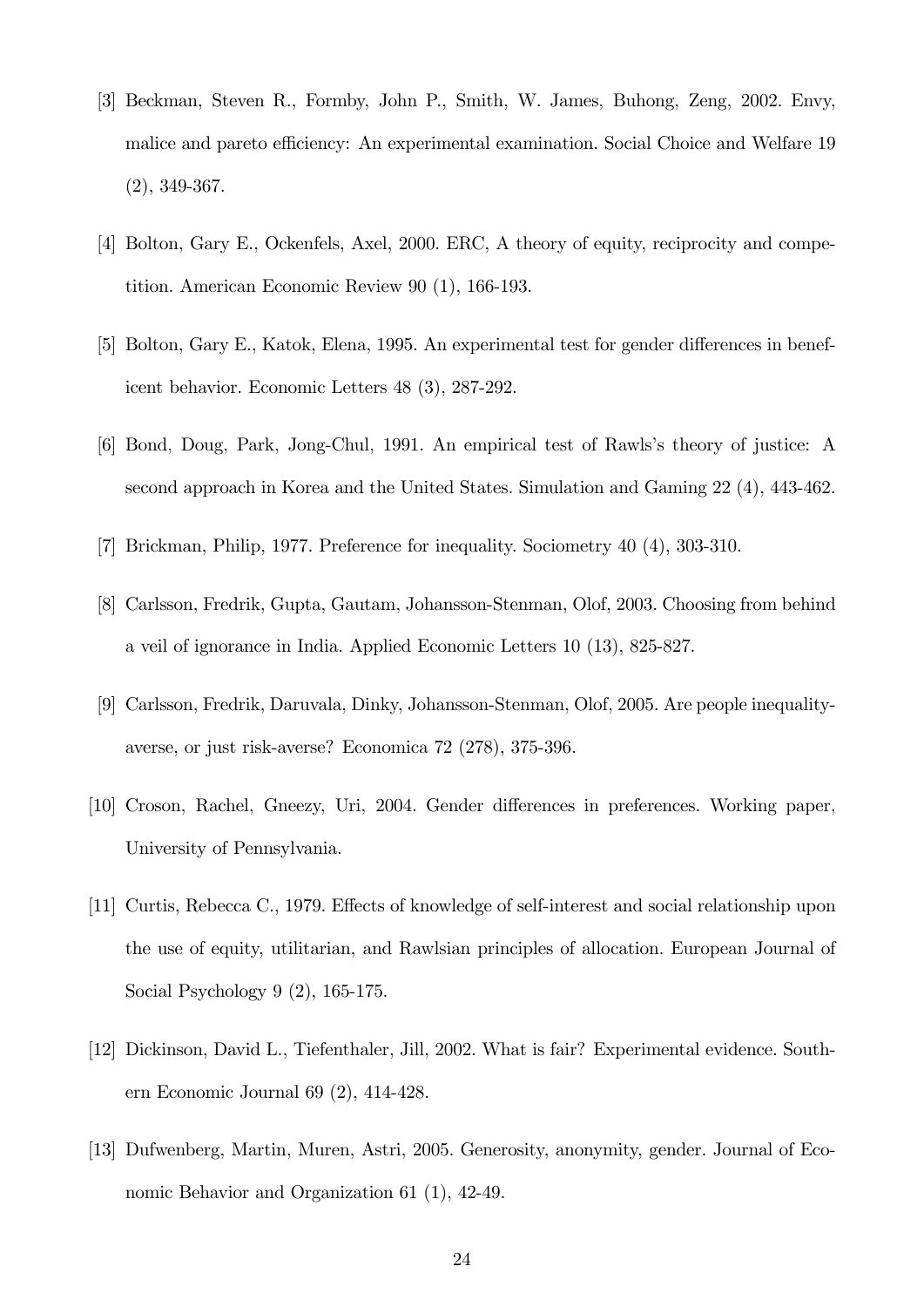- [14] Eckel, Catherine C., Grossman, Philip J., 1998. Are women less selfish than men? Evidence from dictator experiments. Economic Journal 108 (448), 726-735.
- [15] Eckel, Catherine C., Grossman, Philip J., 2003. Men, women, and risk aversion experimental evidence. In: Plott, Charles R., Smith, Vernon (Eds.), Handbook of Experimental Results, forthcoming, Elsevier, New York.
- [16] Engelmann, Dirk, Strobel, Martin, 2004. Inequality aversion, efficiency and maximin preferences in simple distribution experiments. American Economic Review 94 (4), 857-869
- [17] Fehr, Ernst, Schmidt, Klaus M., 2006. The economics of fairness, reciprocity and altruism - experimental evidence and new theories. In: Kolm, Serge-C., Ythier, Jean M. (Eds.), Handbook of the Economics of Giving, Altruism, and Reciprocity, Vol. I, forthcoming
- [18] Fehr, Ernst, Naef, Michael, Schmidt, Klaus M., 2006. The role of equality and efficiency in social preferences. American Economic Review 96 (5), 1912-1917.
- [19] Fehr, Ernst, Schmidt, Klaus M., 1999. A theory of fairness, competition, and cooperation. Quarterly Journal of Economics 114 (3), 817-868.
- [20] Fischbacher, Urs, 1999. z-Tree, a toolbox for ready-made economic experiments. Working Paper. University of Zurich, Switzerland.
- [21] Fisman, Raymond, Kariv, Shachar, Markovits, Daniel, 2007. Individual preferences for giving. American Economic Review 97 (5), forthcoming.
- [22] Forsythe, Robert, Horowitz, Joel L., Savin, N. E., Sefton, Martin, 1994. Fairness in simple bargaining experiments. Games and Economic Behavior 6 (3), 347-369.
- [23] Frohlich, Norman, Oppenheimer, Joe A., Eavey, Cheril L., 1987. Choices of principles of distributive justice in experimental groups. American Journal of Political Science 31 (3), 606-636.